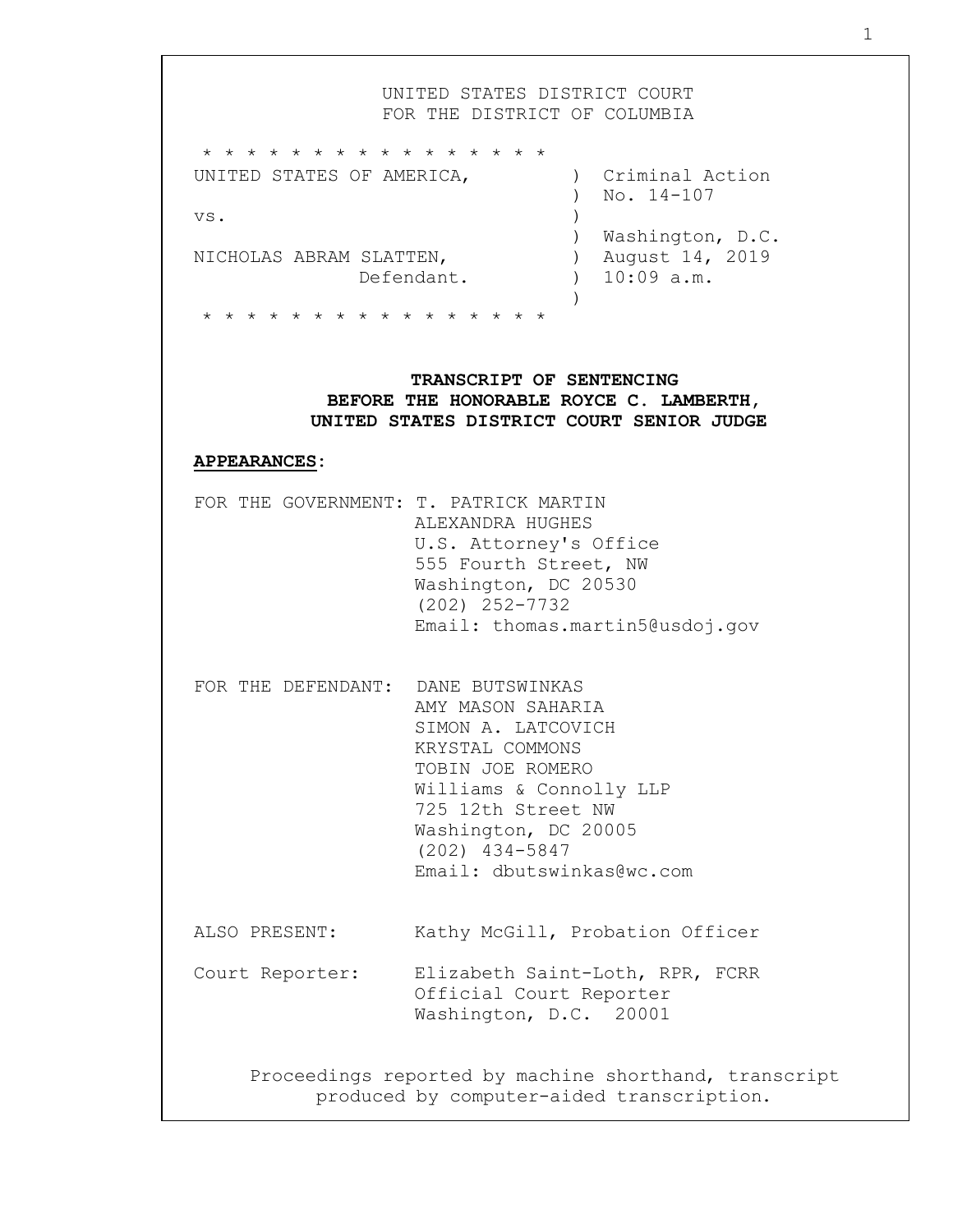| $\mathbf 1$    | PROCEEDINGS                                                  |
|----------------|--------------------------------------------------------------|
| 2              | THE DEPUTY: Good morning, everyone.                          |
| 3              | We are here for Criminal Matter 14-107,                      |
| 4              | United States of America versus Nicholas Abram Slatten.      |
| 5              | If counsel, as well as probation, will please                |
| 6              | approach the lectern and identify yourselves for the record. |
| 7              | MR. MARTIN: Good morning, Your Honor.                        |
| 8              | Patrick Martin and Alexandra Hughes for the Government.      |
| $\overline{9}$ | MS. COMMONS: Good morning, Your Honor.                       |
| 10             | Krystal Commons, Dane Butswinkas, Tobin Romero,              |
| 11             | Simon Latcovich, and Amy Saharia for the defense; and        |
| 12             | Mr. Slatten is present.                                      |
| 13             | PROBATION OFFICER: Good morning, Your Honor.                 |
| 14             | Kathy McGill from the probation office on behalf             |
| 15             | of Kelly Kraemer-Soares.                                     |
| 16             | THE COURT: I take it there is no dispute over the            |
| 17             | final presentence report.                                    |
| 18             | Are there any further arguments that need to be              |
| 19             | made about the presentence report before I adopt it? Or can  |
| 20             | I take it that everything is set forth in the report, and I  |
| 21             | can finalize the report as written?                          |
| 22             | MR. MARTIN: No further objections, Your Honor.               |
| 23             | MR. BUTSWINKAS: Same.                                        |
| 24             | THE COURT: All right. So I will adopt the report             |
| 25             | as written; and the calculations in the report will be       |
|                |                                                              |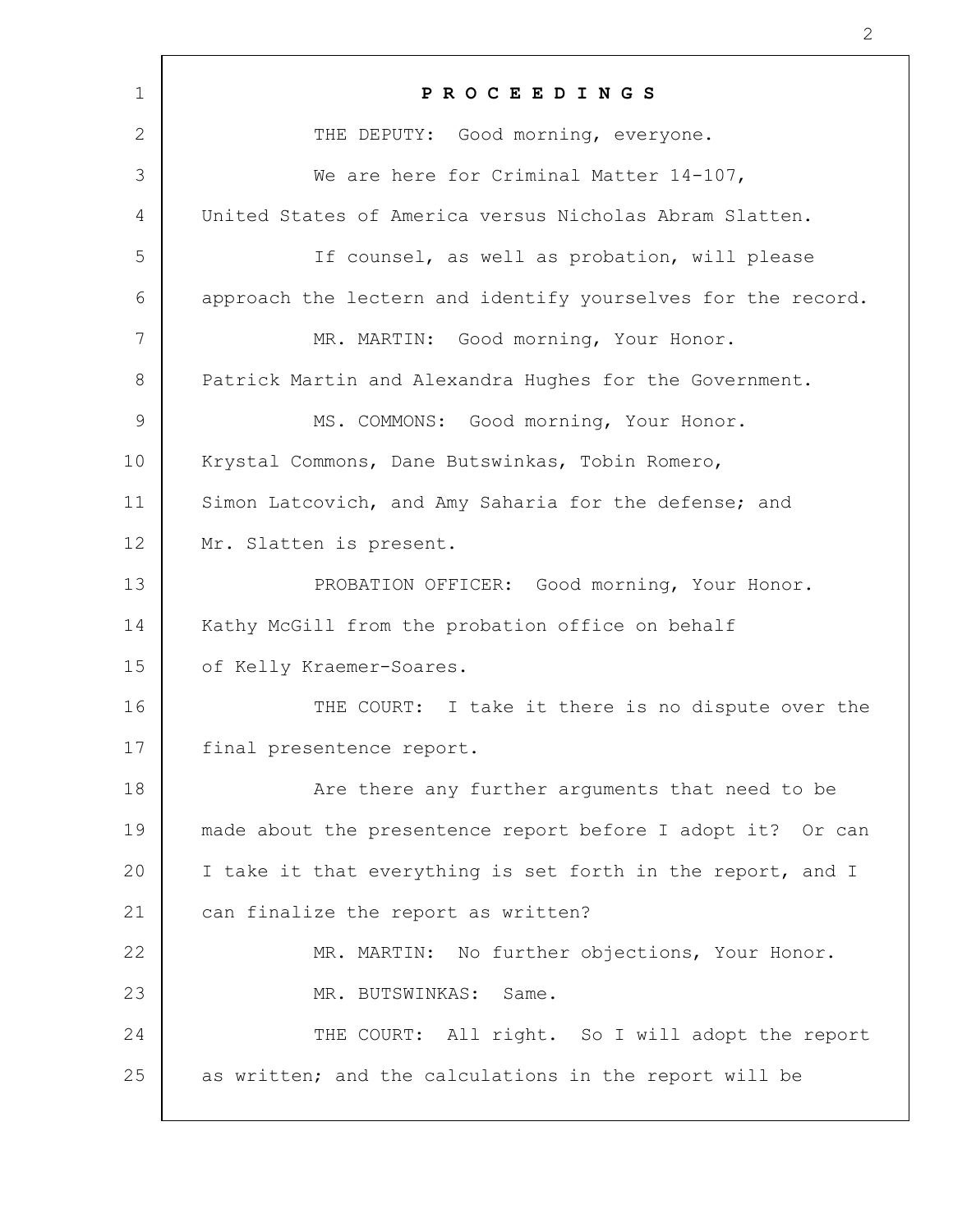| $\mathbf 1$ | utilized by the Court in sentencing. Then both sides are     |
|-------------|--------------------------------------------------------------|
| 2           | prepared to go forward today; is that correct?               |
| 3           | MR. MARTIN: Yes, Your Honor.                                 |
| 4           | MR. BUTSWINKAS: Yes, Your Honor.                             |
| 5           | THE COURT: In light of the new Court of Appeals'             |
| 6           | opinion on the sentencing recommendation, has the -- I don't |
| 7           | know if the defendant has seen the sentencing recommendation |
| 8           | by probation. I have no objection to your seeing it, if you  |
| $\mathsf 9$ | haven't seen it.                                             |
| 10          | MR. BUTSWINKAS: Yes. We have seen it.                        |
| 11          | THE COURT: Okay. Then I take it the Government               |
| 12          | will allocute first and then the defendant?                  |
| 13          | MR. BUTSWINKAS: Yes, Your Honor.                             |
| 14          | MR. MARTIN: Your Honor, I will be short.                     |
| 15          | The jury so found that Mr. Slatten killed and                |
| 16          | committed first degree murder when he took the life of       |
| 17          | Mr. Ahmed Al Rubia'y.                                        |
| 18          | The statute provides two sentences: Death, which             |
| 19          | the Government did not seek; and life imprisonment. The      |
| 20          | Government is respectfully requesting that the Court         |
| 21          | sentence Mr. Slatten to life. We will reserve, to the        |
| 22          | extent the Court would like to ask us questions about Eighth |
| 23          | Amendment.                                                   |
| 24          | THE COURT: I'm sorry?                                        |
| 25          | MR. MARTIN: We will reserve, to the extent the               |
|             |                                                              |

 $\Gamma$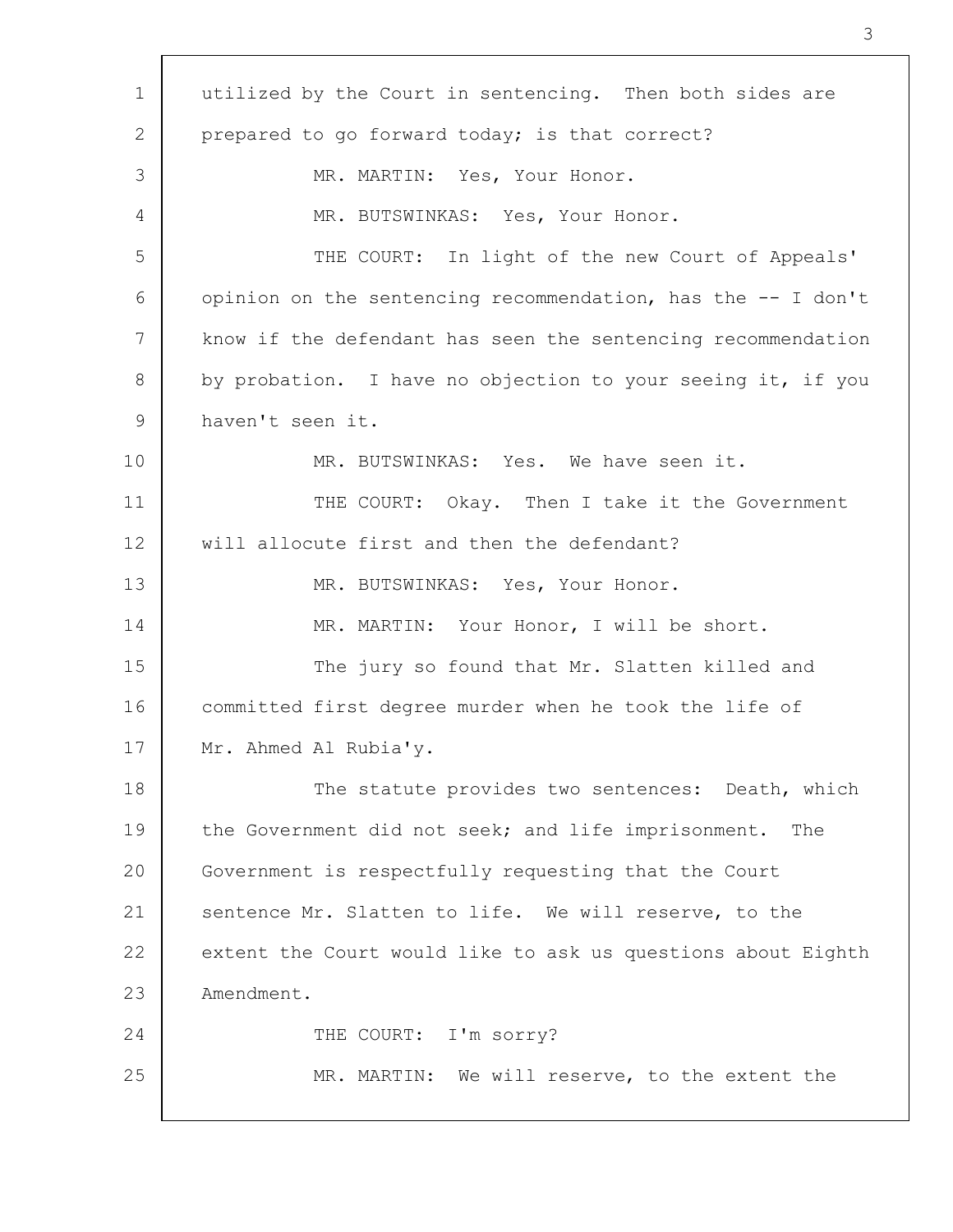| $\mathbf 1$   | Court would like to ask further questions on Eighth          |
|---------------|--------------------------------------------------------------|
| 2             | Amendment challenge by the defendant.                        |
| 3             | THE COURT: You can go ahead and argue it now.                |
| 4             | Okay. The short form, Your Honor, is<br>MR. MARTIN:          |
| 5             | threefold. One is that the defendant waived or forfeited     |
| 6             | that argument when he did not raise it to the D.C. Circuit's |
| 7             | attention in his first appeal; we cited case law to that     |
| 8             | effect.                                                      |
| $\mathcal{G}$ | The other two points which are in our papers, Your           |
| 10            | Honor, is that, one, there is nothing that's grossly         |
| 11            | disproportionate about a life sentence in a first degree     |
| 12            | murder case versus what the prior Slatten circuit court was  |
| 13            | addressing; manslaughter and attempted manslaughter.         |
| 14            | The third point is on these facts, as must have              |
| 15            | been found by the jury, including the fact that this was in  |
| 16            | a war zone but that there were no mitigating circumstances.  |
| 17            | The only conclusion is that Mr. Slatten shot unprovoked; he  |
| 18            | did so with all the requisite mens rea of first degree       |
| 19            | murder. And, therefore, on the facts alone, the Court        |
| 20            | should also find that the Eighth Amendment has not been      |
| 21            | violated should the Court impose the life sentence required  |
| 22            | by the statute.                                              |
| 23            | THE COURT: Thank you, Mr. Martin.                            |
| 24            | MR. BUTSWINKAS: Dane Butswinkas for Mr. Slatten.             |
| 25            | Good morning, Your Honor.                                    |
|               |                                                              |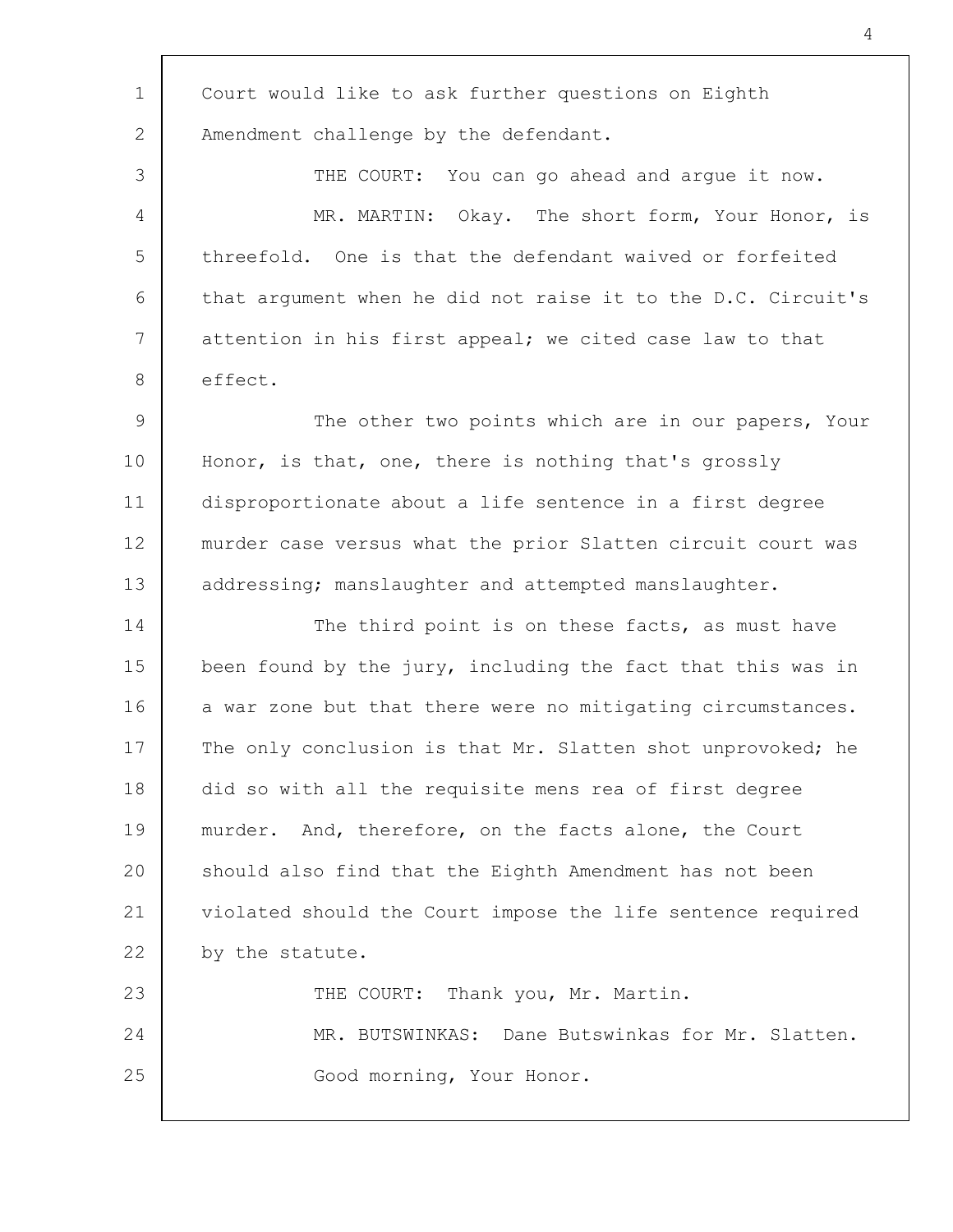1 2 3 4 5 6 7 8 9 10 11 12 13 14 15 16 17 18 19 20 21 22 23 24 25 THE COURT: Good morning. MR. BUTSWINKAS: May it please the Court. We have some family and friends of Mr. Slatten that would like to be heard; and Mr. Slatten would like to be heard. And I have a very brief set of points that I would like to make that are relevant both to the sentencing and the Eighth Amendment argument if I may, Your Honor. Just three points. One is that the Court should take into consideration that Mr. Slatten volunteered to serve his country. I grew up, as you know, Your Honor, in a military family, much like Nick's, on and around bases for 25 years. My father served in the Navy, and in Vietnam. His best friend was killed by a land mine in Vietnam. I know all well the contributions that our veterans around the world make. And we owe so much to our veterans; veterans like Mr. Slatten whose family, as you know, Your Honor, has made it a number one priority to serve this country for generations. Mr. Slatten's dad, as you know from the record, was in the Army Reserve for over 20 years, following in the footsteps of his father, who served in World War II, alongside five of Mr. Slatten's great-great uncles. He had cousins in the Korean war, in Vietnam, in the Air Force, the Marines, and the Army National Guard.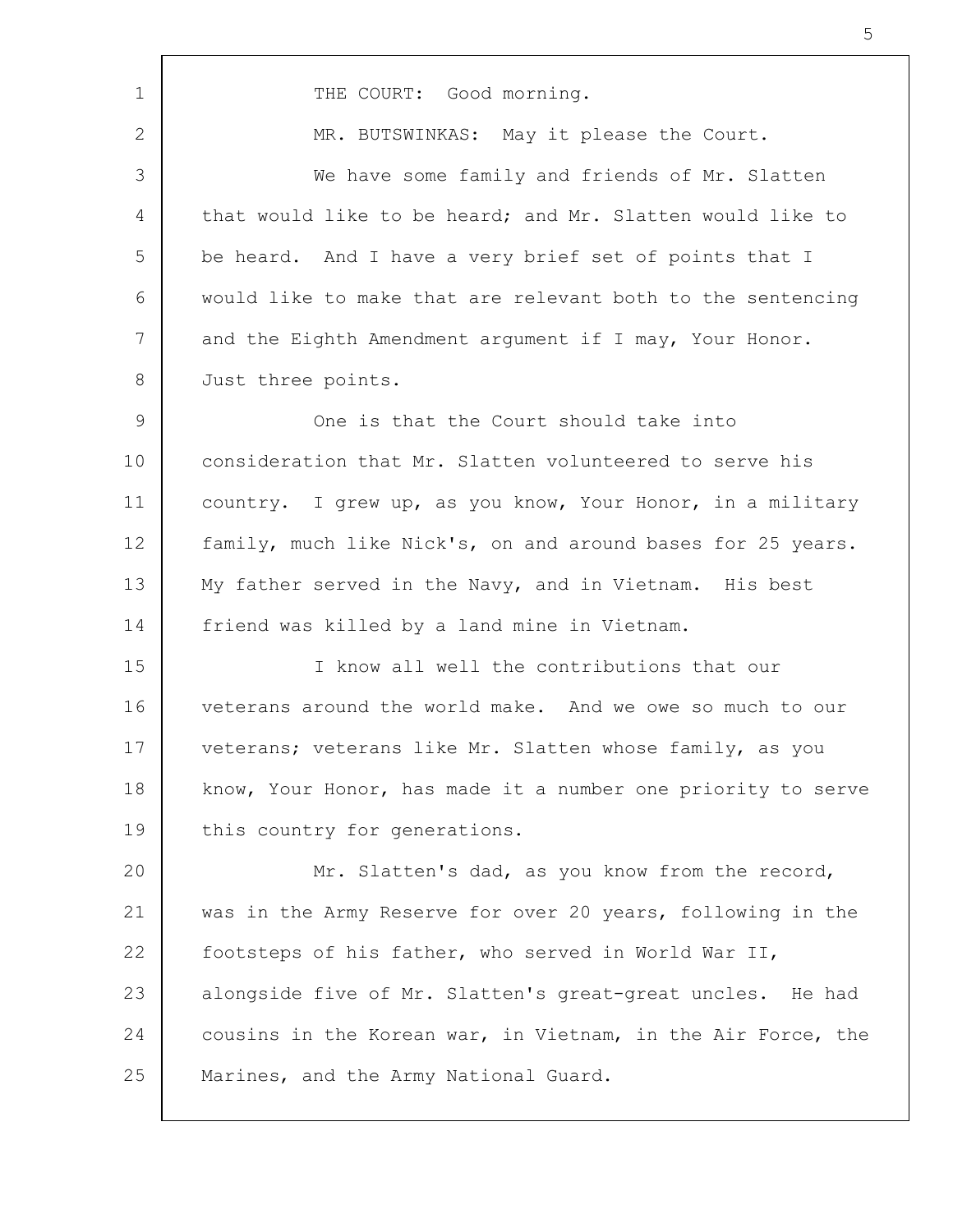1 2 3 4 5 6 7 8 9 10 11 12 13 14 15 16 17 18 19 20 21 22 23 24 25 Anyone left in the dark about Mr. Slatten's motives for serving his country, in my view, respectfully, is not paying close attention to his military record. And he didn't just serve, Your Honor, he was decorated. He had a spotless military record after two tours of duty. He had the highest recommendations that you can have from his commanding officer. And he earned, by his early 20s, a number of commendations that kids around the Washington area will never achieve. The Combat Infantry Badge for service and combat, the Army Achievement Medal, the Iraqi Campaign Medal, medals for his participation in the Global War on Terrorism, the Global War on Terrorism Medal -- the Global War on Terrorism Service Medal. Significantly, the Army Good Conduct Medal. And probably most significant, in that array of commendations, was his Army Commendation Medal for meritorious services, all speaking to Mr. Slatten's good character. Anyone wondering -- THE COURT: Right. I appreciate seeing that DD 214 which you attached with the sentencing memo, too. I had not seen that before. MR. BUTSWINKAS: Yes. Thank you, Your Honor. In my view, again respectfully, anyone wondering how he conducted himself as a soldier representing our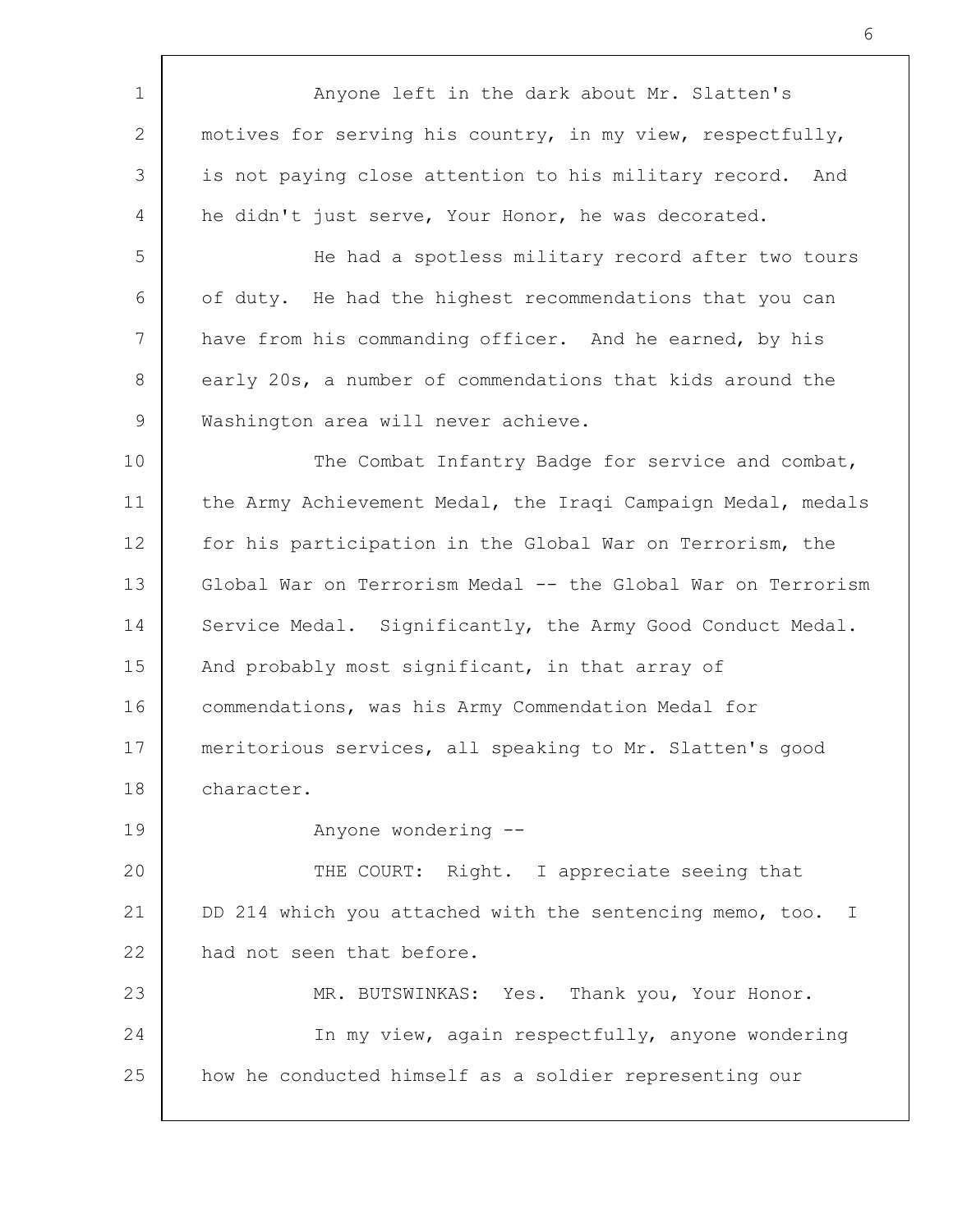1 2 3 4 5 6 7 8 9 country abroad should take a close look at this record, should look at the fact that he was leading peacekeeping missions in Northern Iraq; that he did over 100 joint tours, joint patrols with the Kurds; and that he spearheaded, at odds with, the entire complexion of this case, care packages being sent from him so that he and his colleagues could distribute them to Iraqi children. He was a decorated veteran who served our country; and we owe  $--$  and I owe  $-$ him a debt of gratitude.

10 11 12 13 14 15 16 17 18 19 20 21 22 23 Second, Mr. Slatten is a person of high integrity. I wanted to be a lawyer since 1969, 50 years, since I was 8. And for 30 years I have practiced; and I have always worked hard at it. I have tried cases now, as I think Your Honor knows, in 25 states, federal and state courts around the country. And I always leave every case with a little bit more passion for the next one because I always leave my cases inspired, either because of my colleagues or my co-counsel or the Court or even, on occasion, opposing counsel. But most of all, I am inspired by a system, however imperfect, that ultimately serves democracy; a system that protects our citizens like Mr. Slatten from unfair oppression, one that does its level best to ensure that justice is served.

24 25 And it's a system that works the hardest in the most unpopular case, the cases most prone to bias,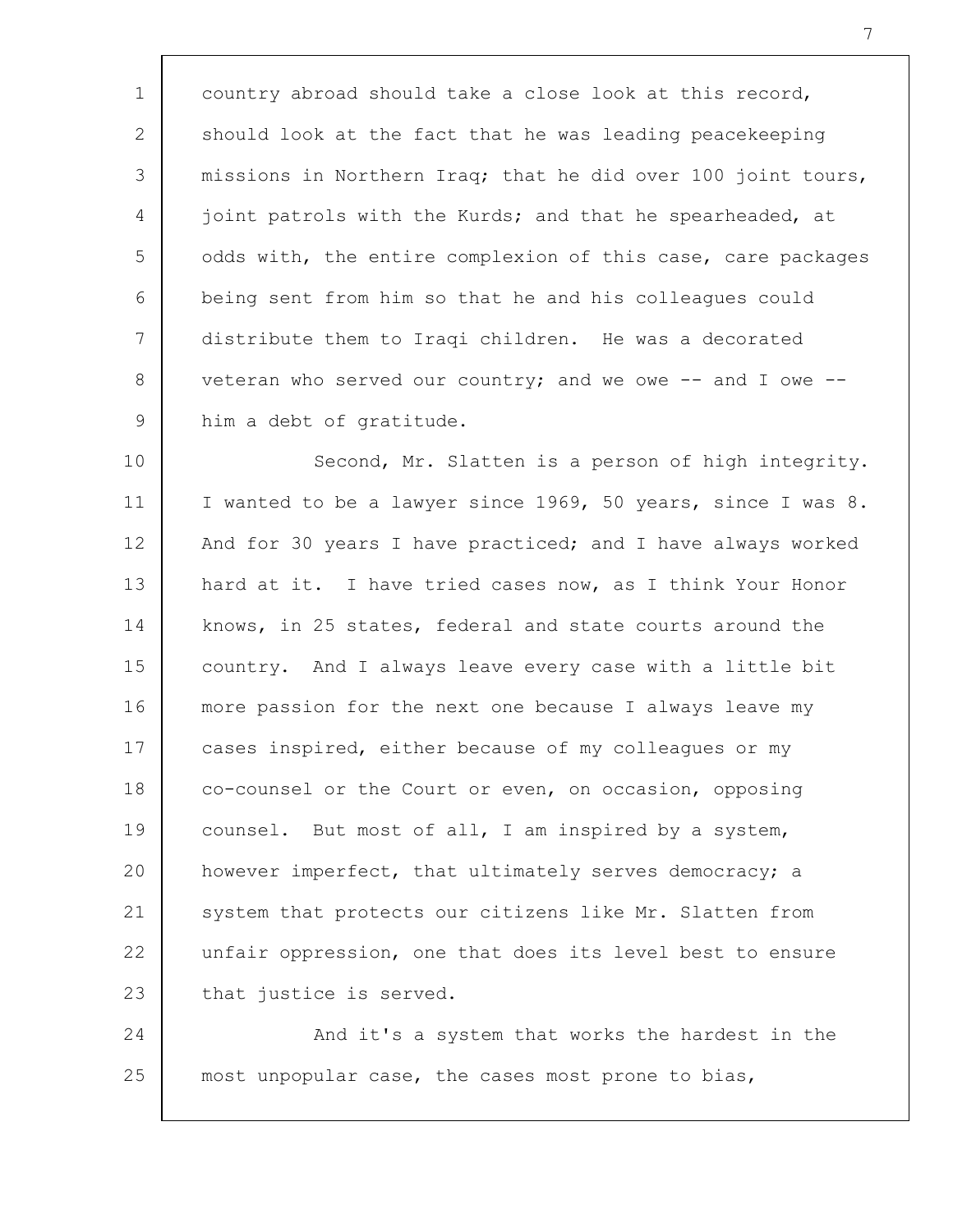prejudice, politics, and even error.

1

2 3 4 5 6 7 8 As I left this case this past winter I, for the first time in 30 years, questioned whether I belonged as part of this system. And so I even, for a brief period, as Your Honor knows, stepped aside from this position. But I could hear my late mother saying: Think something positive, and do your part. Even my mom would have been challenged with this chronology.

9 10 11 12 13 14 15 16 17 But I do offer this: I have been inspired by Mr. Slatten. I personally vouch to this Court for his character and integrity, not just for his service to this country which I think a great deal of, but his unbroken faith in a system that, from his vantage point, probably hasn't earned it; for the strength of his human spirit to endure what he has endured; for his friendship; for his -and I am not a religious person, but his -- what I have seen, his devotion to and faith in God.

18 19 20 21 22 23 24 25 When I asked this Court on repeated occasions to release Mr. Slatten during the trial to my house, it wasn't because I am reckless and a risk taker, it's because I was willing to open my home to a person of honor, of character, and integrity; a person today who I consider a friend; to someone I respect and appreciate; someone who will always be a member of our family; and someone that we will stand proudly beside until the day when, in our view,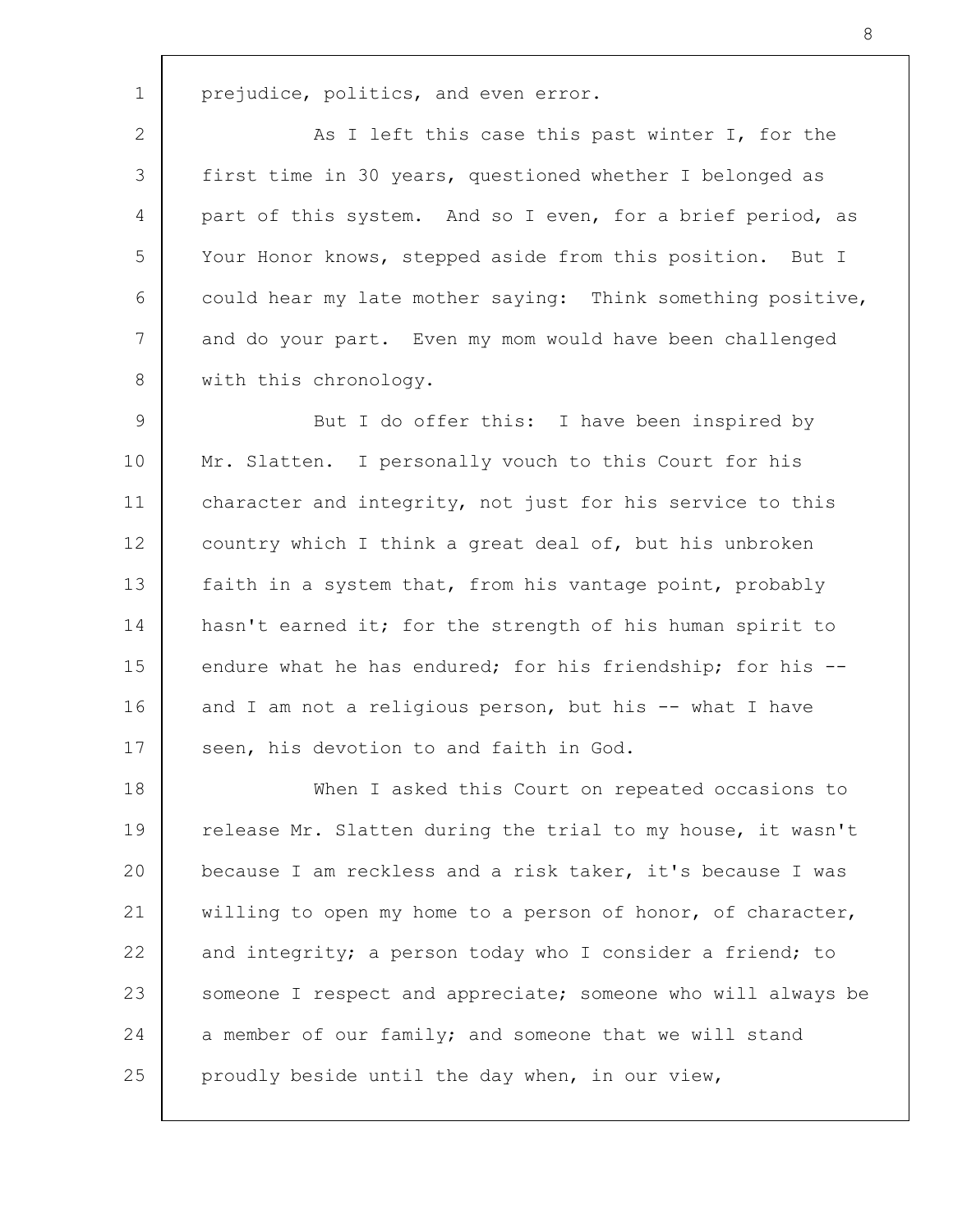respectfully, until justice is done.

1

2 3 4 5 6 7 8 9 10 11 12 13 14 15 16 17 18 19 Number three, there is a mitigating circumstance here that comes into play both in sentencing and in Your Honor's consideration of our Eighth Amendment argument, and that is residual doubt. There is substantial residual doubt in this case that, in my view, respectfully, demonstrates that Mr. Slatten is innocent. And I will not belabor the Court because I know Your Honor is intimately familiar with the record, but just 30 seconds: There are four eyewitnesses who had no relationship with Mr. Slatten who said he was innocent. There was a Raven 23 member who admitted to this incident four times almost contemporaneously with the incident. There was ballistics and reconstruction evidence that suggests he's innocent; there were members of the State Department who said so; the top career former FBI polygraph expert said so. And the Government said so to the victim's father so poignant that he refused, as you know, to be part of this trial when asked by the Government.

20 21 22 23 24 25 I would never be so presumptuous to predict how history will look at this set of cases; that's the job of historians, not lawyers, not even courts. But I will say this: History often sees things a little differently with the floodlight of hindsight and detachment. History has a way of slowly getting it right. My only hope is -- and,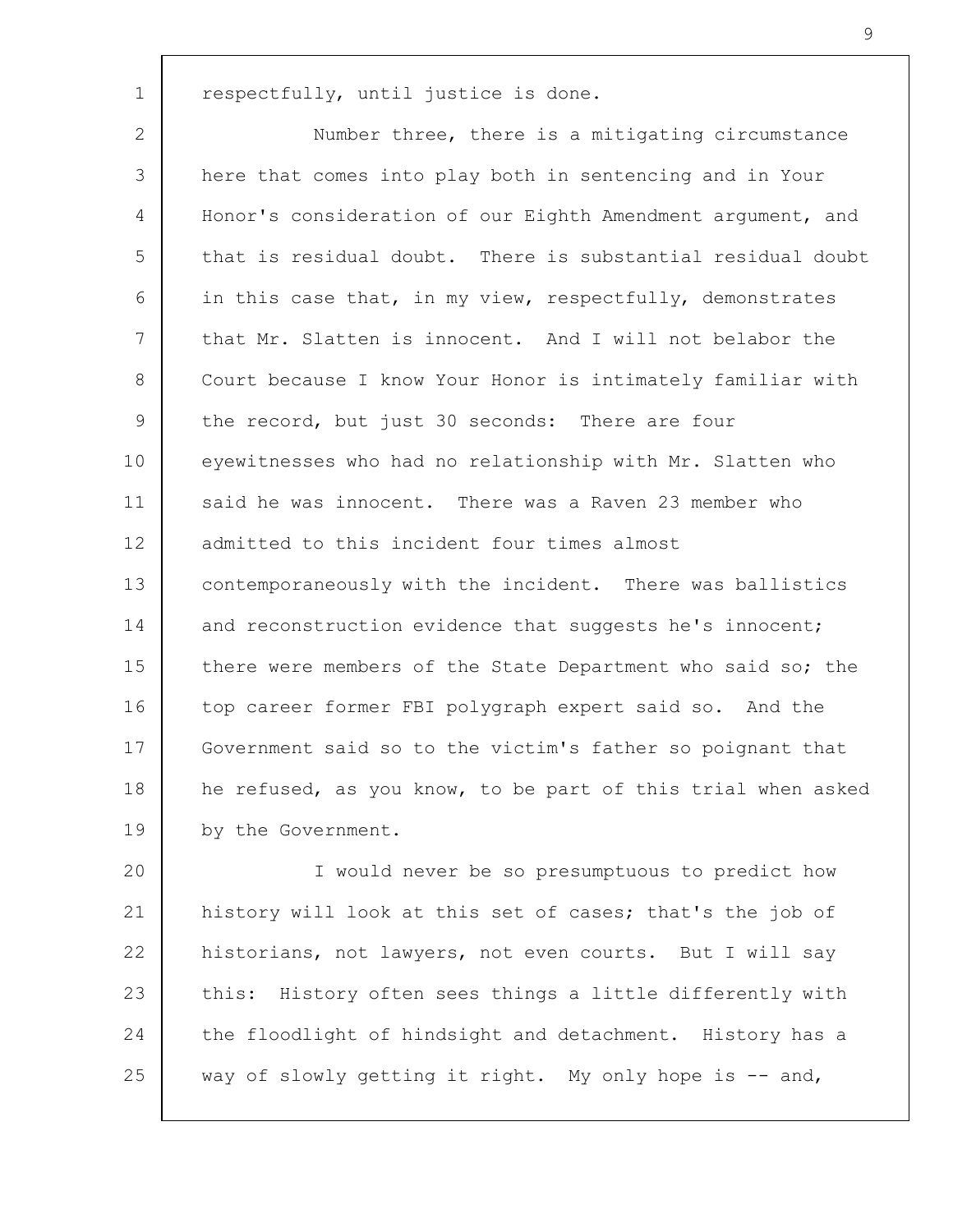| $\mathbf 1$     | again, I say this respectfully -- is that we won't have to   |
|-----------------|--------------------------------------------------------------|
| 2               | wait for history to get it right.                            |
| 3               | Thank you, Your Honor.                                       |
| 4               | And then, with the Court's permission, we have               |
| 5               | some friends and family that would like to be heard.         |
| 6               | I would like to start with Ms. Judd.                         |
| 7               | Your Honor, may they come to the lectern?                    |
| 8               | THE COURT: Yes.                                              |
| $\mathcal{G}$   | THE DEPUTY: When you approach the lectern, each              |
| 10 <sub>o</sub> | witness, please state your name for the record.              |
| 11              | MS. JUDD: I am Whitney Judd.                                 |
| 12              | Good morning, Your Honor, and thank you for                  |
| 13              | allowing me to speak on behalf of Nick.                      |
| 14              | I am a high school agriculture education teacher,            |
| 15              | so I spend a lot of time with high school kids helping shape |
| 16              | them into what I hope are productive citizens; citizens who  |
| 17              | are future leaders, members of Congress, the military,       |
| 18              | businessmen, and everything in between.                      |
| 19              | Kids or young adults are at the most pivotal                 |
| 20              | points in their lives; kids who ask daily about Nick. They   |
| 21              | ask how and why our country would prosecute and convict a    |
| 22              | veteran for something that happened in the midst of a war    |
| 23              | They ask because they don't understand it. And,<br>zone.     |
| 24              | quite frankly, it's difficult for me to explain to them      |
| 25              | because he didn't commit a crime. Because to them Nick is    |
|                 |                                                              |

 $\Gamma$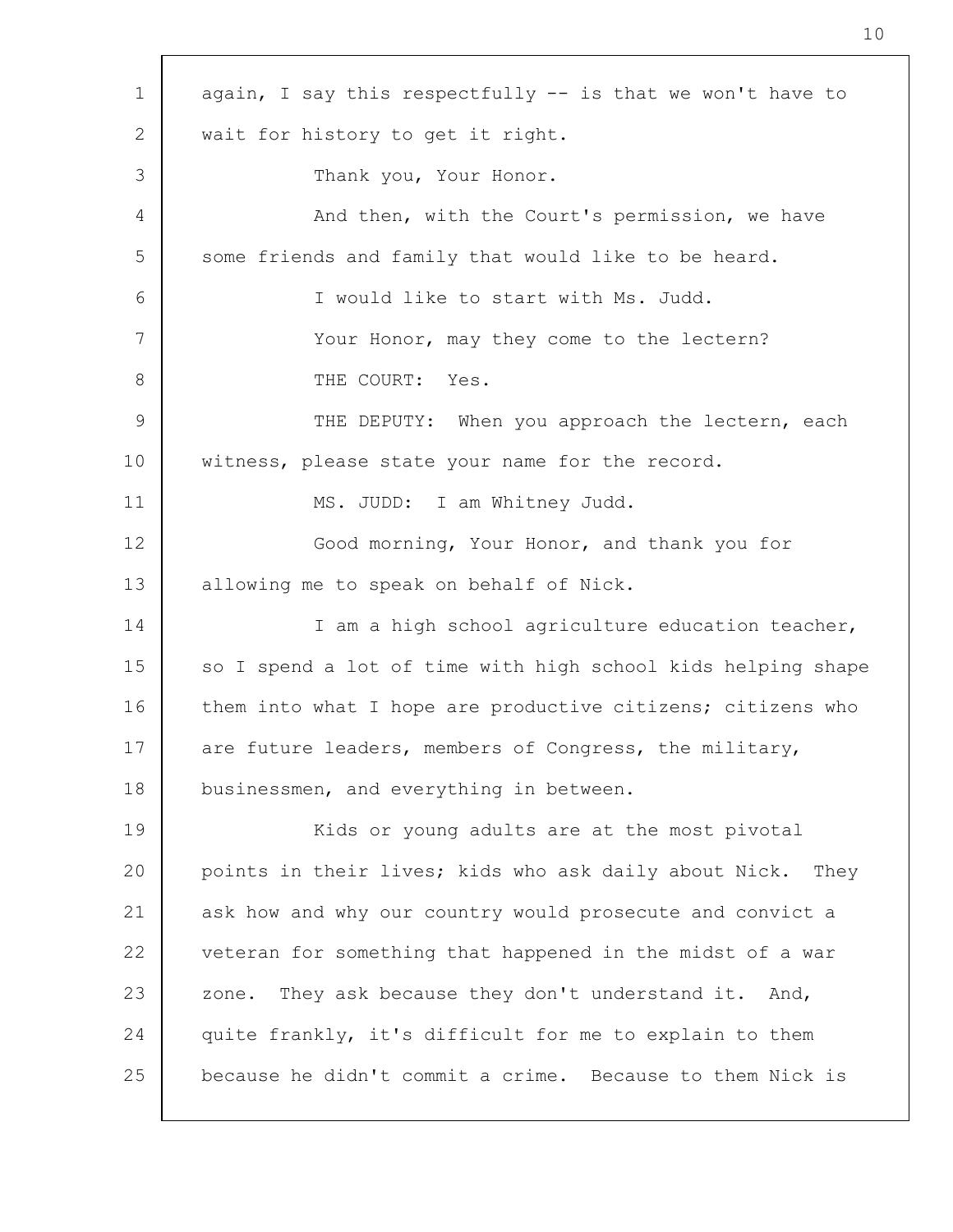| $\mathbf 1$           | an American hero who has fought to defend us all.            |
|-----------------------|--------------------------------------------------------------|
| $\mathbf{2}^{\prime}$ | Nick's character and leadership traits are traits            |
| 3                     | that I pray my students develop before they leave the walls  |
| 4                     | of my classroom. Nick's been painted as a villain, but       |
| 5                     | that's not who he is.                                        |
| 6                     | Honesty, courage, compassion, reliable,                      |
| 7                     | respectful, empathetic, sincere, virtuous, faithful, and     |
| 8                     | loving -- all these words describe Nick and the type of      |
| 9                     | person that he is; for that's the person that I have come to |
| 10                    | know and to love.                                            |
| 11                    | Some people have overlooked these characteristics            |
| 12                    | because they're blinded by the gray area that surround the   |
| 13                    | events of September 16th, 2007, blinded by the details they  |
| 14                    | have been told, details that lack factuality, and then added |
| 15                    | to the fact that they don't know Nick.                       |
| 16                    | Twelve years ago I was a senior in high school               |
| 17                    | whose biggest concern was what college I was getting         |
| 18                    | accepted into. Nick was a 23-year-old veteran in the midst   |
| 19                    | of a firefight on the other side of the world. We were at    |
| 20                    | two drastically different points in our lives doing          |
| 21                    | drastically different things. However, we were connected by  |
| 22                    | one common bond: Our hometown. I didn't know then that       |
| 23                    | that event would impact my life the way in which it has, an  |
| 24                    | event that has forever changed all of our lives. I didn't    |
| 25                    | know then that I'd be standing here today pleading for the   |
|                       |                                                              |

Г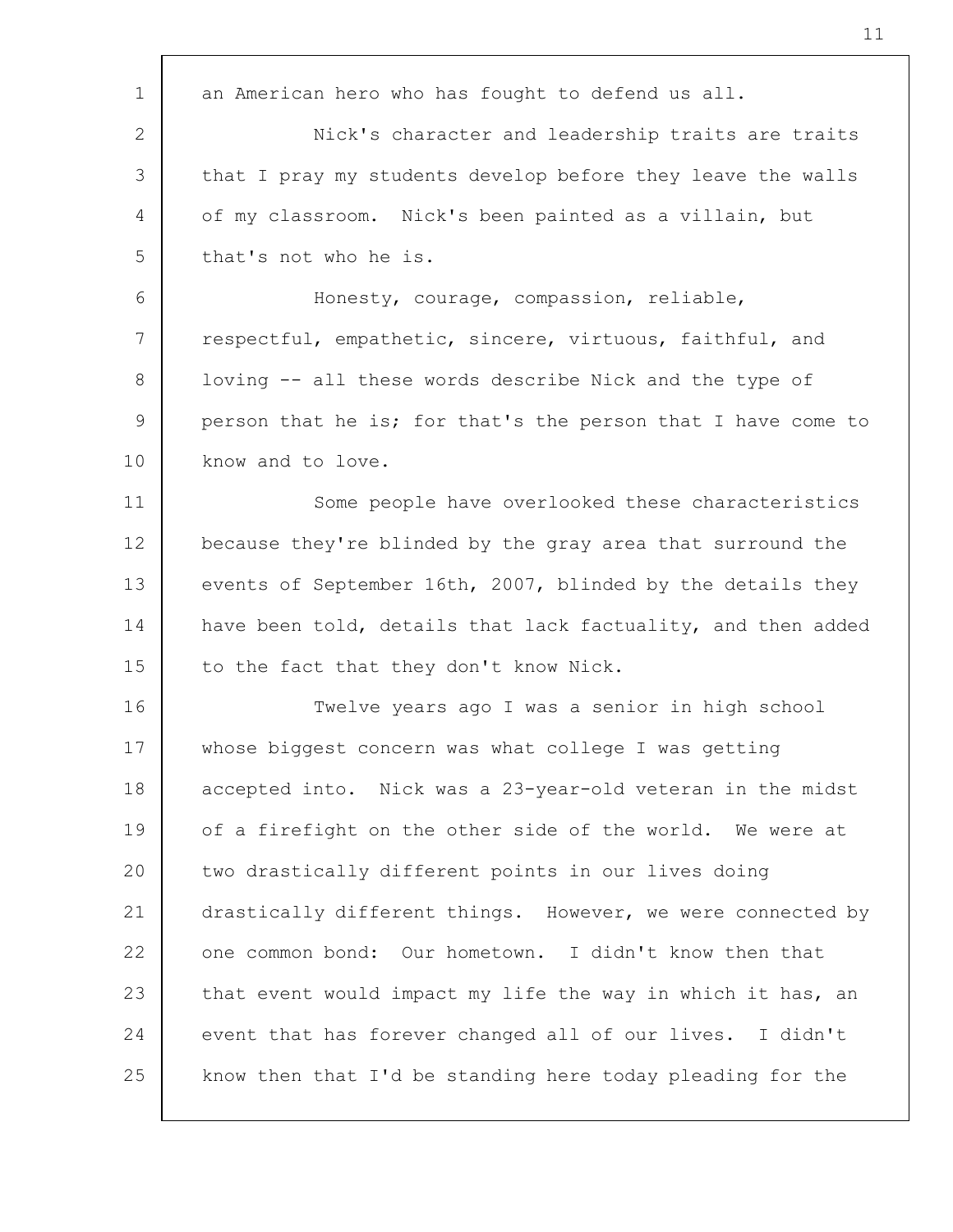1 2 3 4 5 6 7 8 9 10 11 12 13 14 15 16 17 18 19 20 21 22 23 24 25 Court's mercy not to take an innocent man's life from him, but here I stand. They say that love can be blinding, but I beg to differ. Loving Nick Slatten has removed those blinders that I have worn all of my life; the blinders that we're born with, the blinders that we're taught to wear. Loving him has made me a more compassionate individual. It's changed the person that I am, the way in which I teach my students, the way in which I value my friendships, the way in which I simply look at the world. He's taught me not to take anything for granted and to always be thankful, to always find the blessings in the midst of the storms. Simply put, Nick makes me a better person. He adds to everyone's life; but without him home, there is a void. Nick truly makes a positive difference in the lives of others, his life has purpose, and he deserves so much more than being confined behind bars for actions that were not his. Thank you. THE COURT: Thank you. MR. BUTSWINKAS: Your Honor, may I introduce the Court to Ms. Barbara Jared. THE COURT: Yes. MS. JARED: Good morning. THE COURT: Good morning. MS. JARED: My name is Barbara Jared. I am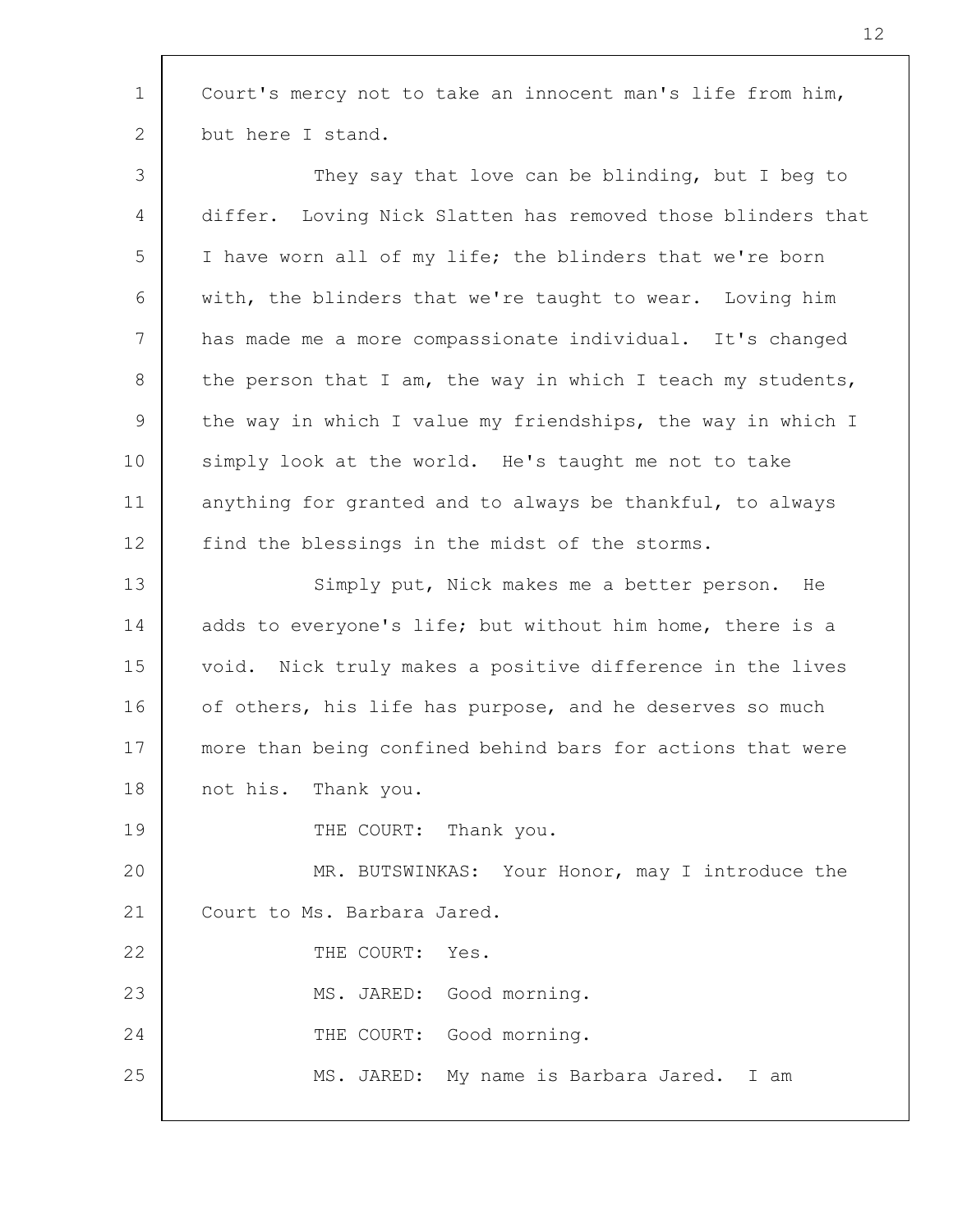1 2 3 4 5 6 7 8 9 10 11 12 13 14 15 16 17 18 19 20 21 22 23 24 25 Nicholas Slatten's aunt -- proud aunt, I might say. I have known Nick since the day he was born, and I have had the privilege to watch him grow into the amazing man that he is today. He grew up in a very small rural community with his parents and his sister, surrounded by aunts and uncles and many cousins. He was raised to work hard. He was raised to do his very best at any job that he attempted. He was taught to be honest. He was taught to take responsibility for his actions and his behavior. He was taught to respect authority, which I think we have seen on many occasions. While most 18-year-old boys were busy thinking about getting a job or running off to college or starting a family, he chose to give his life to the service, for his country; and that is what he did. It was a choice that made us at home anxious for his safety; but we were proud of him, and continue to be proud of him today. That became his life's work; it wasn't just a short-lived fad. It became his life's work, a life of service. He has sacrificed his physical and his emotional well-being for the good of others, for the good of every one of us sitting in this room today. It's important to our family and to our friends that you understand that he is this man that we're describing. We have spent a lot of time in this building,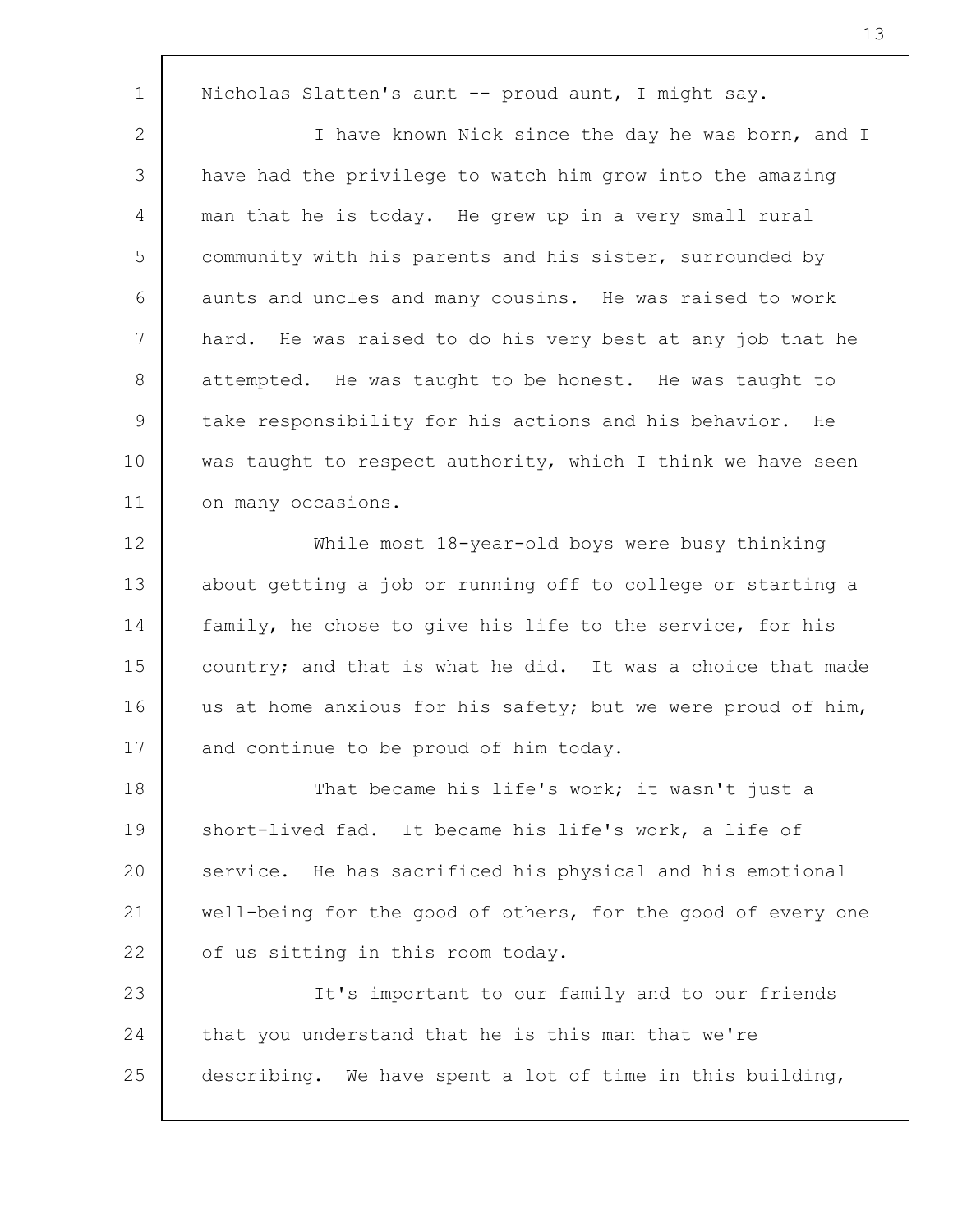1 2 3 4 5 6 7 8 9 10 11 12 13 14 15 16 17 18 19 20 21 22 23 24 25 multiple proceedings over the last few years. I have had an opportunity to reflect on a lot of things. But there is just one reflection today that I would like to share with you, and that is my reflection of this man that Nicholas Slatten has become. I see a man who has suffered at the whim of others, a man whose every American freedom has been taken away from him, the very freedom that he fought so sacrificially to preserve for us all. I see a man who has fought to ensure justice for others, but who has had justice denied to him. In light of all of that, I see and I know that he is amazing. He is a man of tremendous faith, a man of integrity, a man who maintains commitment to what is right and what is just. He is a man who has stood unwavering - unwavering for 12 years by the same truth related to these events leading to these proceedings. I see a man of honor who could teach all of us a thing or two about sacrifice and integrity. My hope for Nick is justice -- unbiased, true justice based on the fact that, at this point in time, only you, Judge Lamberth, have the authority to assign. I have seen this Government, with its limitless resources, pursue this private citizen over and over and over across the years, even though we all know that he is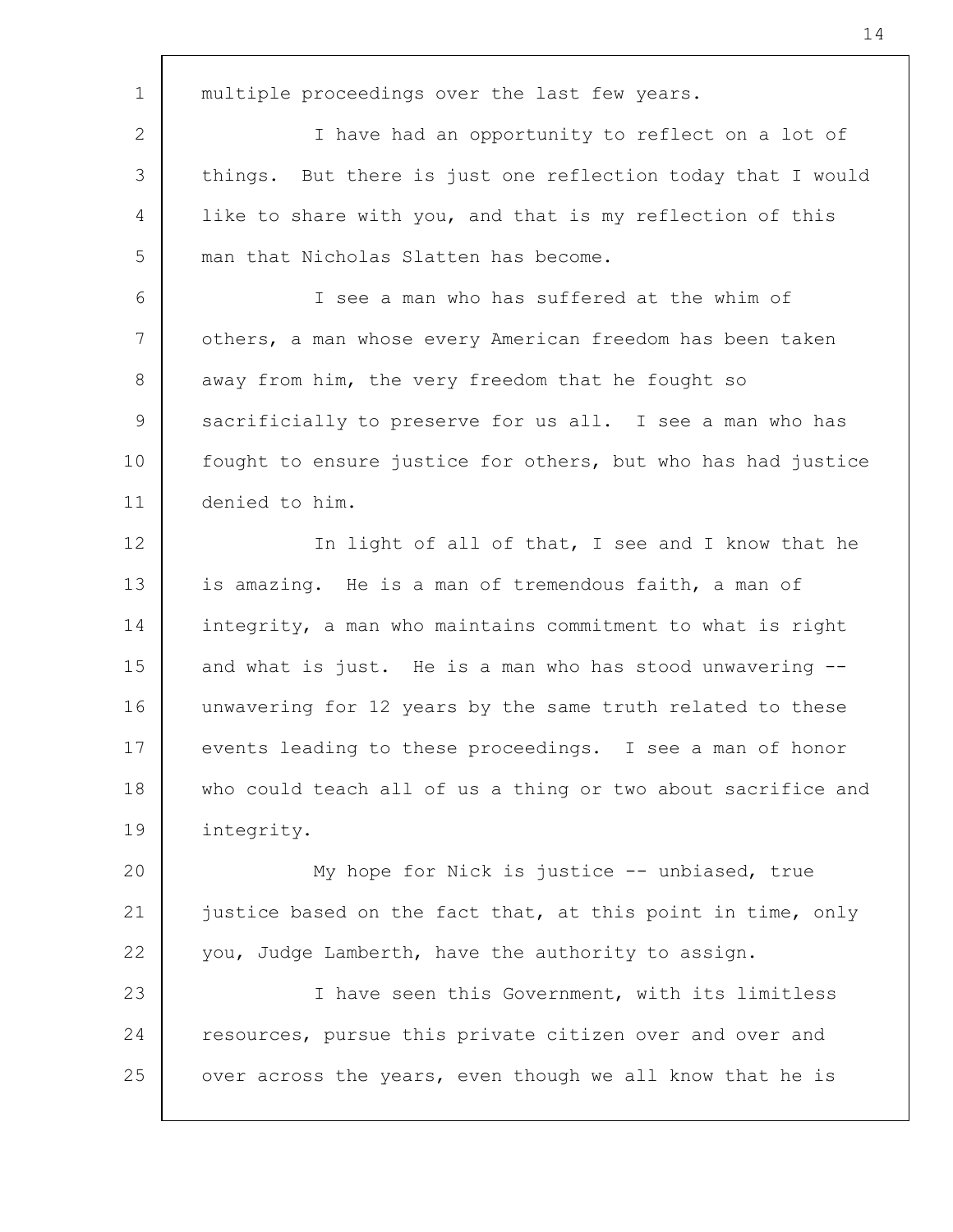| $\mathbf 1$     | innocent. What a tremendous tragedy and what a misuse of    |
|-----------------|-------------------------------------------------------------|
| 2               | our justice system for this man to be incarcerated for      |
| 3               | something we all know he did not do.                        |
| 4               | May God have mercy on all of us, and may you have           |
| 5               | mercy, Judge Lamberth, on Nick today by recognizing, at the |
| 6               | very least, a mandatory sentence -- life sentence has no    |
| $7\phantom{.0}$ | place in this case. Thank you.                              |
| 8               | MR. BUTSWINKAS: Thank you, Your Honor.                      |
| 9               | May I introduce the Court to Ms. Holly Barnes.              |
| 10              | THE COURT: Yes.                                             |
| 11              | MS. BARNES: Hi, Your Honor.                                 |
| 12              | THE COURT: Good morning.                                    |
| 13              | MS. BARNES: My name is Holly Hughes Barnes. And             |
| 14              | I have known Nick since we were kids back when he had blond |
| 15              | hair over where that bald spot is. We were neighbors for    |
| 16              | many years --                                               |
| 17              | THE COURT: We all did.                                      |
| 18              | MS. BARNES: Yes.                                            |
| 19              | We were neighbors for many years. And Nick, his             |
| 20              | sister Jess, and I spent a lot of time together. We went to |
| 21              | the same school; we rode the same bus. And we went back and |
| 22              | forth to each other's houses very often. I have sat at      |
| 23              | their family dinner table many times, and they have sat at  |
| 24              | mine.                                                       |
| 25              | I know Nick; I know his roots. I know what kind             |
|                 |                                                             |

 $\sqrt{ }$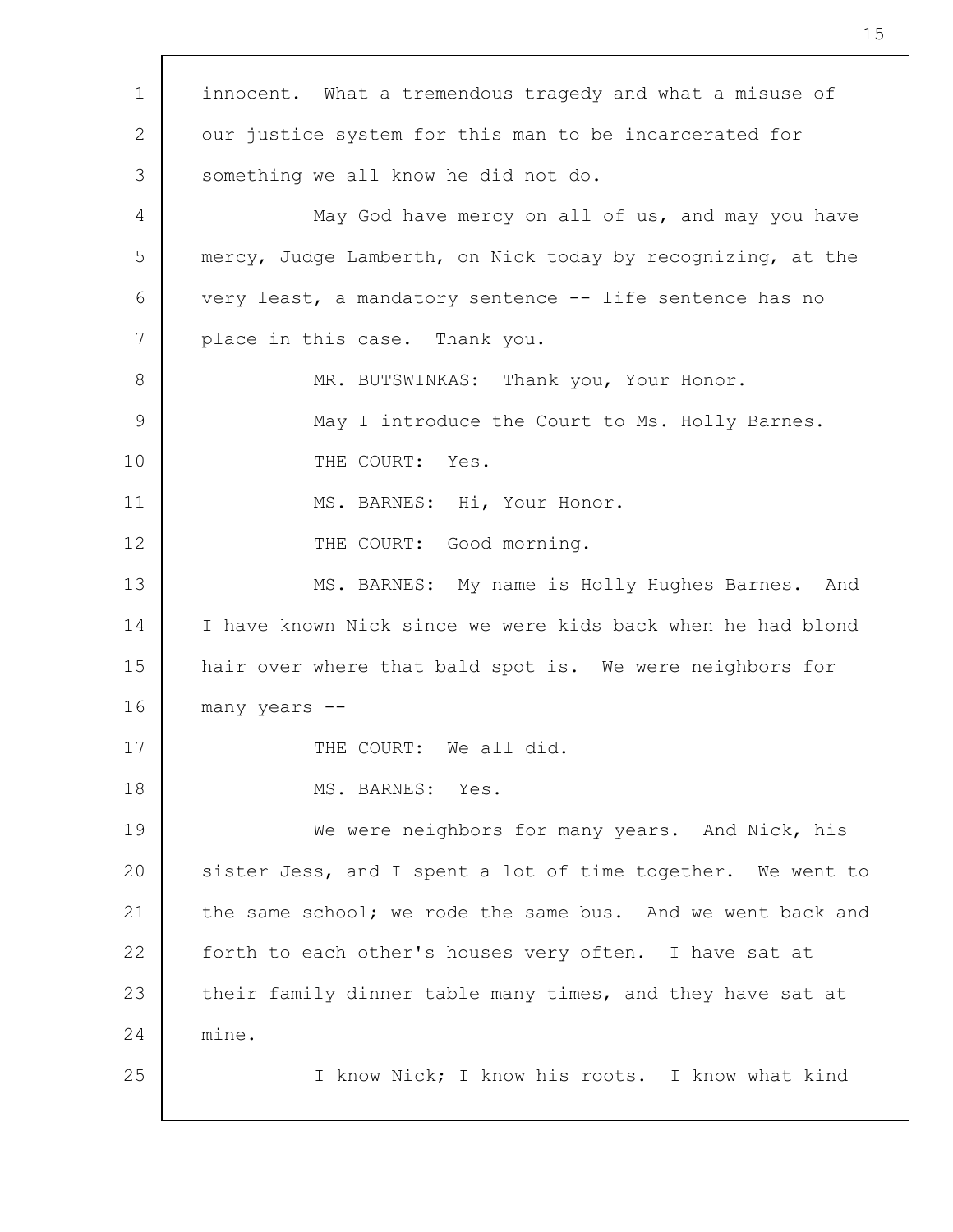1 2 3 4 5 6 of family he comes from. I know the values they hold dear, a lot of which you have heard already. They value home, they value their country, and they value family. And they believe in protecting those ideals and the people they love. And as I watched Nick grow up, I saw those values grow stronger every day.

7 8 9 10 11 12 13 14 15 16 17 18 19 20 I watched him go from being a towheaded kid, playing like he was He-Man defending Grayskull, to a real life defender when he enlisted in the 82nd Airborne. And once his military service ended, he took those same values with him and became a Blackwater guard; once again, putting the safety of American diplomats and dignitaries above his own. And then I watched, horrified, as the Government who hired Nick to protect them accused him of premeditated murder in a war zone, which I would find an accusation implausible even if Nick were a stranger. And then I watched as media reports shifted American public sentiment very negatively toward Nick, just like when honest soldiers survived Vietnam but they came home to cold shoulders and cries of "baby killer."

21 22 23 24 25 Media reports painted Nick as a hired gun for sale to the highest bidder; nothing but a cold-blooded mercenary; in it for the money; Iraqi hater; and that is not Nick. But those kinds of negative sentiments have pervaded the entire trial, it seems to me like; so much so that statements from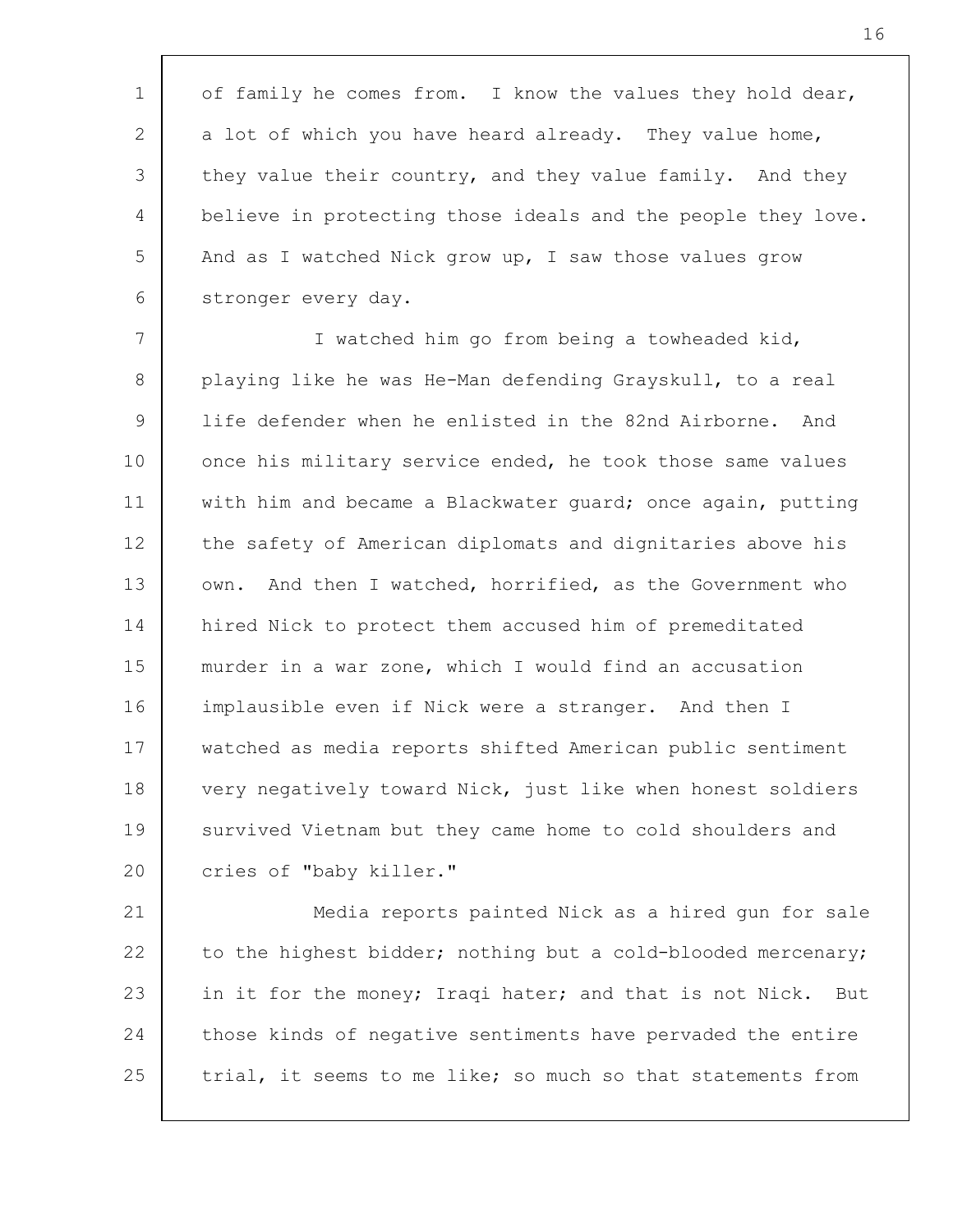| $\mathbf 1$    | another quard declaring he fired the first shots that day  |
|----------------|------------------------------------------------------------|
| $\overline{2}$ | were ignored. So Nicholas Slatten did not fire the first   |
| 3              | shot, much less premeditated murder.                       |
| 4              | And while I know you have to uphold the jury's             |
| 5              | verdict, I would ask that you not make Nick serve a life   |
| 6              | sentence for a murder he did not commit. Thank you.        |
| 7              | MR. BUTSWINKAS: Your Honor, Ms. Tracy Hughes is            |
| 8              | next.                                                      |
| 9              | MS. HUGHES: Good morning, Your Honor.                      |
| 10             | THE COURT: Good morning.                                   |
| 11             | MS. HUGHES: My name is Tracy Hughes.                       |
| 12             | My family and I live in Sparta, Tennessee, the             |
| 13             | same town that Nick is from. I have known the Slatten      |
| 14             | family for approximately 27 years.                         |
| 15             | When my husband and I got married, I became                |
| 16             | neighbors with the Slatten family. And my husband had been |
| 17             | neighbors for many years with the Slattens prior to that.  |
| 18             | Nick's mom Reba was even our nursery nurse when            |
| 19             | our son Gunner was born. They're truly salt-of-the-earth   |
| 20             | people, and it's our privilege to consider them family and |
| 21             | not just friends.                                          |
| 22             | Excuse me.                                                 |
| 23             | Nick, in particular, held a special place in our           |
| 24             | family's heart. And I believe my husband, who is also a    |
| 25             | veteran, held a special place in Nick's heart as well.     |
|                |                                                            |

 $\Gamma$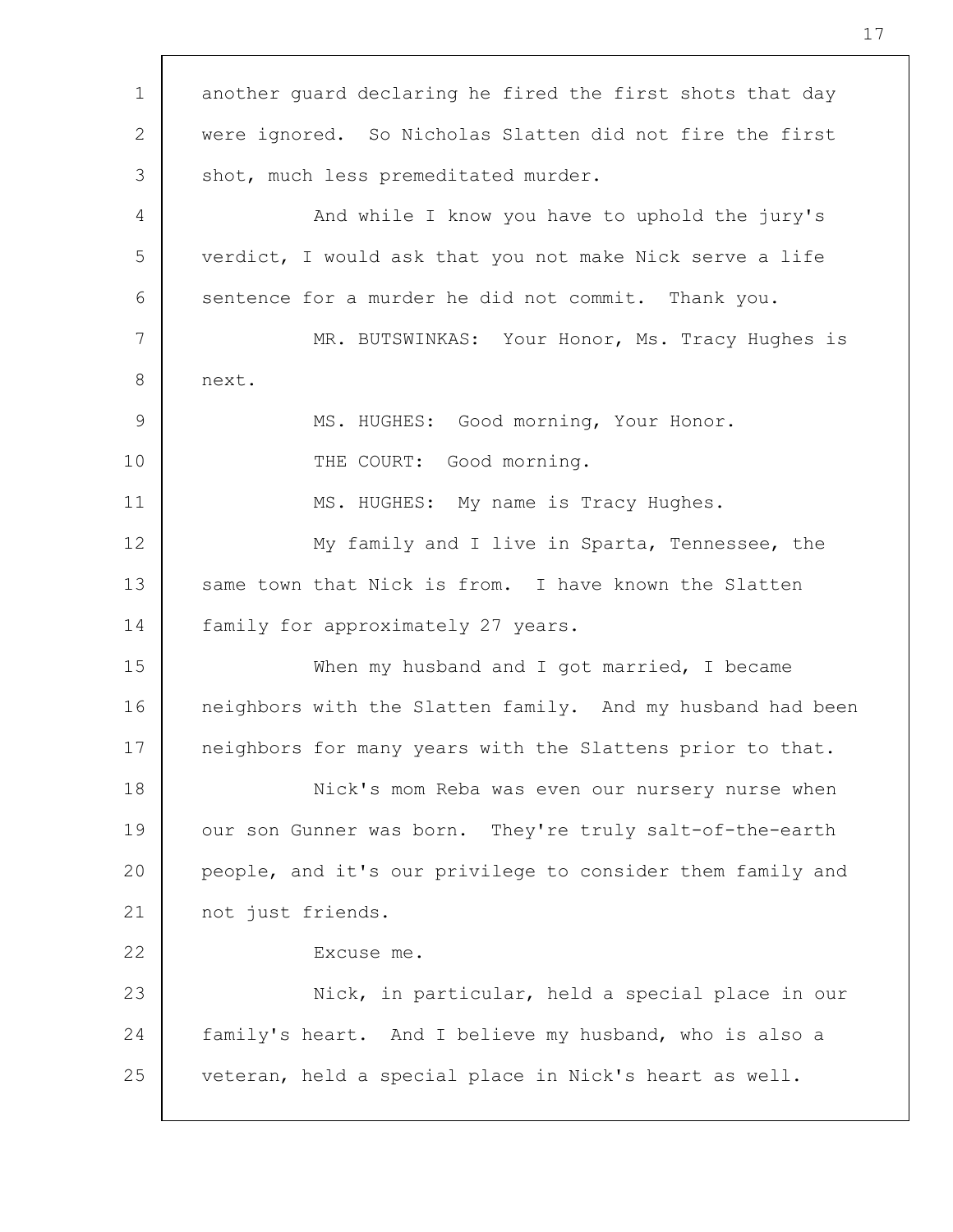1 2 3 4 5 6 7 8 9 10 11 12 13 14 15 16 17 18 19 20 21 22 23 24 25 Nick has spent many days at my home as a guest, as well as training in martial arts under my husband's direction. We are so proud of Nick's dedication and his time spent in the 82nd Airborne, and also with Raven 2-3 serving his country. We are now just as proud of Nick in the unfortunate circumstance that he finds himself in in defending himself against his country. My husband, my son, and myself have all attended Nick's proceedings throughout this process. It saddens my heart that my 11-year-old son, who also looks up to Nick, has had to witness the corruption in our country's judicial system when he witnessed an innocent man being charged with a crime that he did not commit. We know this because of statements made by others, forensic evidence which prove it was impossible for Nick to engage the driver of the white Kia from his position in the convoy. And although Nick has spent five years in prison for a crime he did not commit, in every phone call or interaction that we have with Nick, he always has a positive attitude and he remains trusting that God has a plan. It's inhumane to impact a family in a community so great to require Nick to spend any more time in prison for a crime that doesn't exist. And, with that, I respectfully ask you that on behalf of Nick, his family, and his friends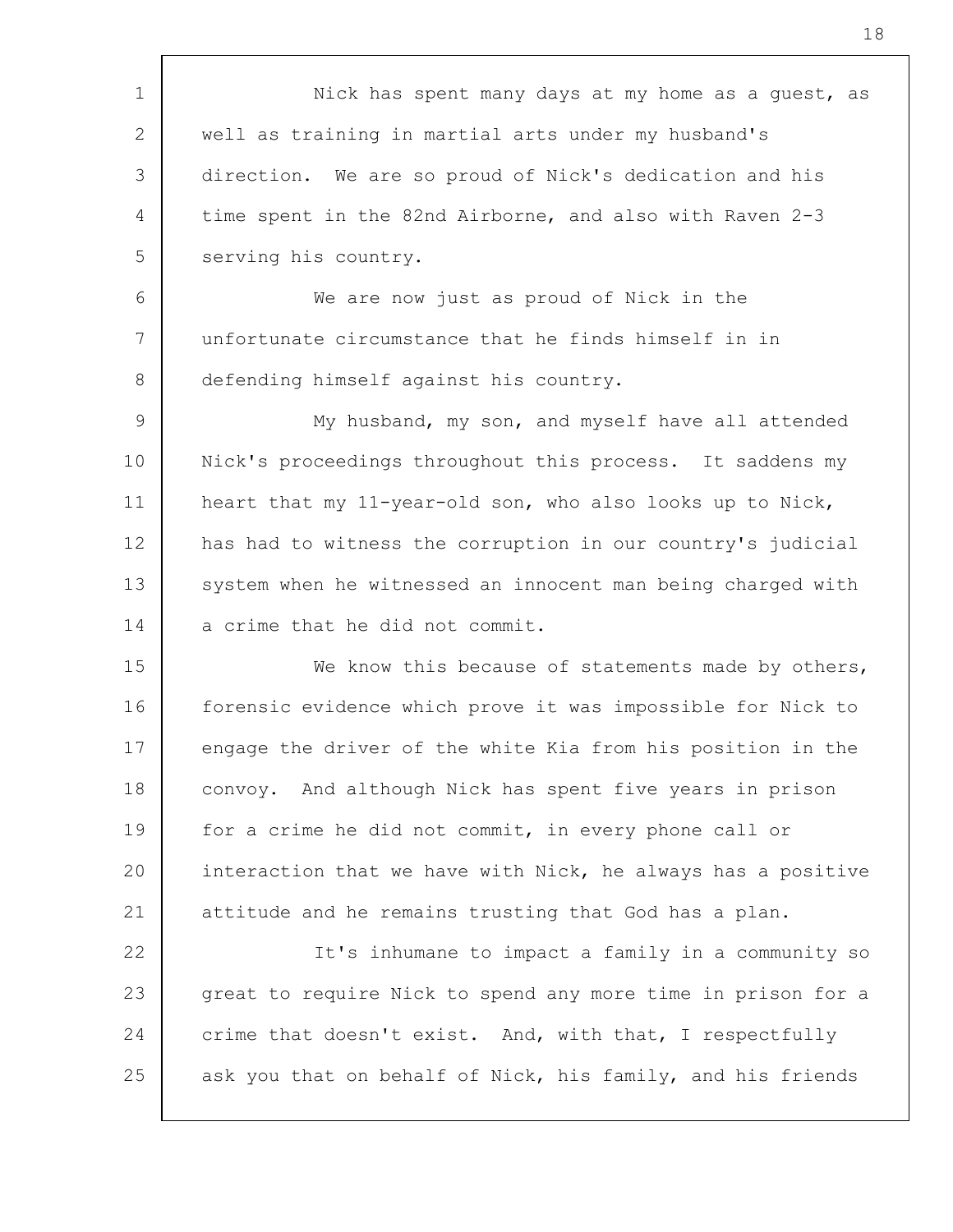1 2 3 4 5 6 7 8 9 10 11 12 13 14 15 16 17 18 19 20 21 22 23 24 25 that you consider these points when you are making your final decision. THE COURT: Thank you. MR. BUTSWINKAS: Your Honor, I would like to introduce the Court to Johnny Ivanovich. MR. IVANOVICH: Good morning. My name is Johnny Ivanovich Nuñes. I am Nick's brother from another mother; I am sure you guys can tell the resemblance. I am here to share a few words in support of Nick Slatten who was my team leader in the Army in 2005. We have been close ever since. At the present, he calls me at least twice a month to check on me, my family, make sure we're doing all right; and he has been doing this every since we have been separated. He is a caring, responsible, and honorable man. While we are from very different backgrounds, we quickly created a bond while serving in the military. Nick is a man of character and principles who does the right thing even in the face of intense pressure. For example, during my time in the military I was -- some of the soldiers tried to haze me; Nick prevented this. He told them that this would not happen. Even when higher ranking soldiers tried to intervene and pulled rank on him, he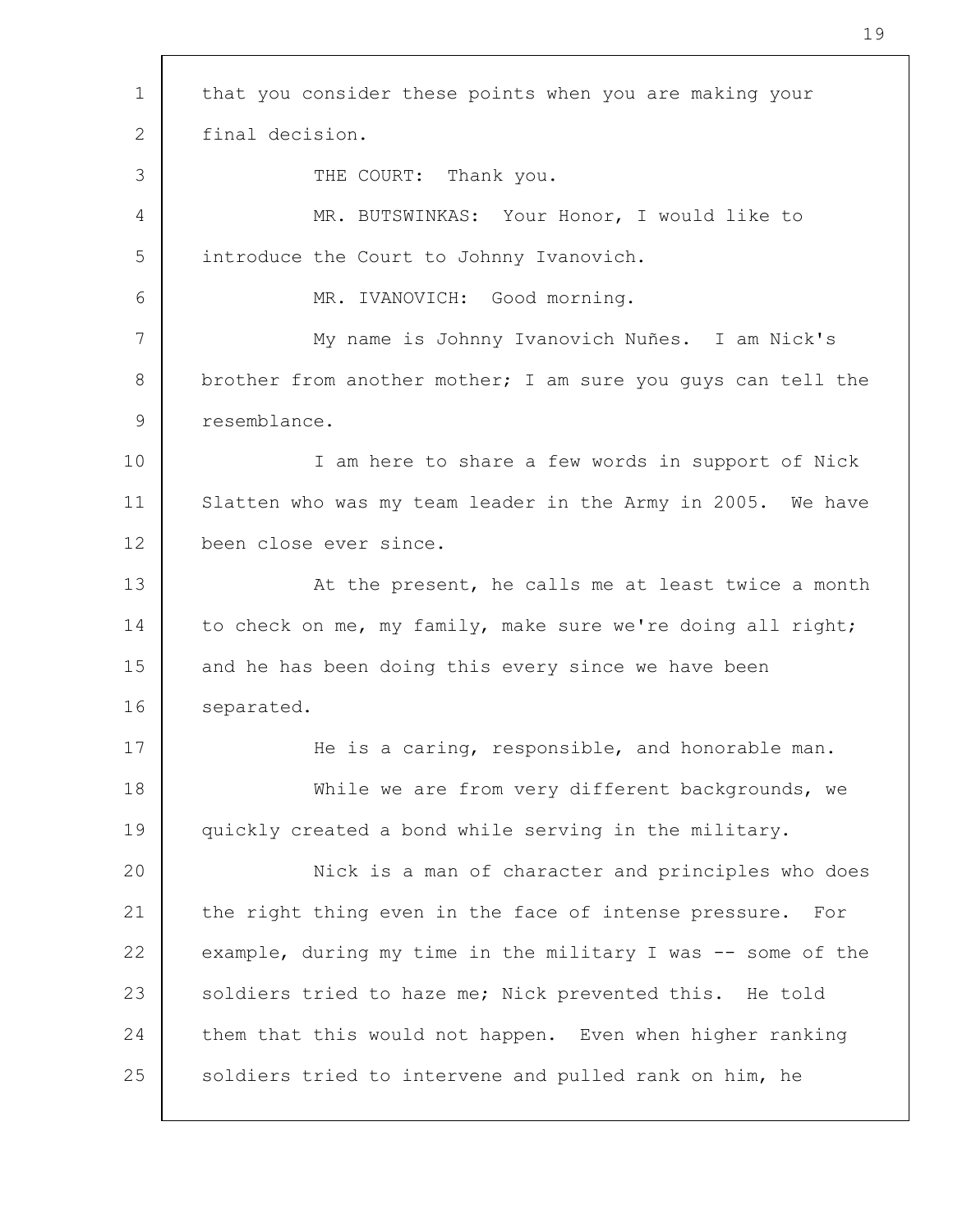| $\mathbf 1$ | prevented it. He stood there. He stood his ground and       |
|-------------|-------------------------------------------------------------|
| 2           | said: This will not happen under my watch.                  |
| 3           | Excuse me.                                                  |
| 4           | When it comes to Nick's principles, he is                   |
| 5           | unwavering. Nick is a caring, spiritual person; and         |
| 6           | throughout this challenging process, he has continued to    |
| 7           | show empathy and love for others.                           |
| 8           | Nick and I are from very different backgrounds;             |
| 9           | again, different ethnicities, political views, and even     |
| 10          | religious beliefs; but he is my brother. We love him -- and |
| 11          | we all love him. Thank you.                                 |
| 12          | THE COURT: Thank you.                                       |
| 13          | MR. BUTSWINKAS: Your Honor, next is Mr. Rich                |
| 14          | Elliott.                                                    |
| 15          | THE COURT: Okay.                                            |
| 16          | MR. ELLIOT: Your Honor, my name is Richard                  |
| 17          | Elliott. I have actually spoken in your courtroom before on |
| 18          | behalf of Evan Liberty; so thank you for allowing me to     |
| 19          | speak.                                                      |
| 20          | So I will get straight to the point.                        |
| 21          | In 2007, January 23rd, about eight months before            |
| 22          | this incident happened, Blackwater helicopters were flying  |
| 23          | over Baghdad and guiding a team to venue. And one of the    |
| 24          | gunners in a little bird helicopter got shot in the head.   |
| 25          | He fell out of the helicopter, but his lanyard kept him in. |

 $\lceil$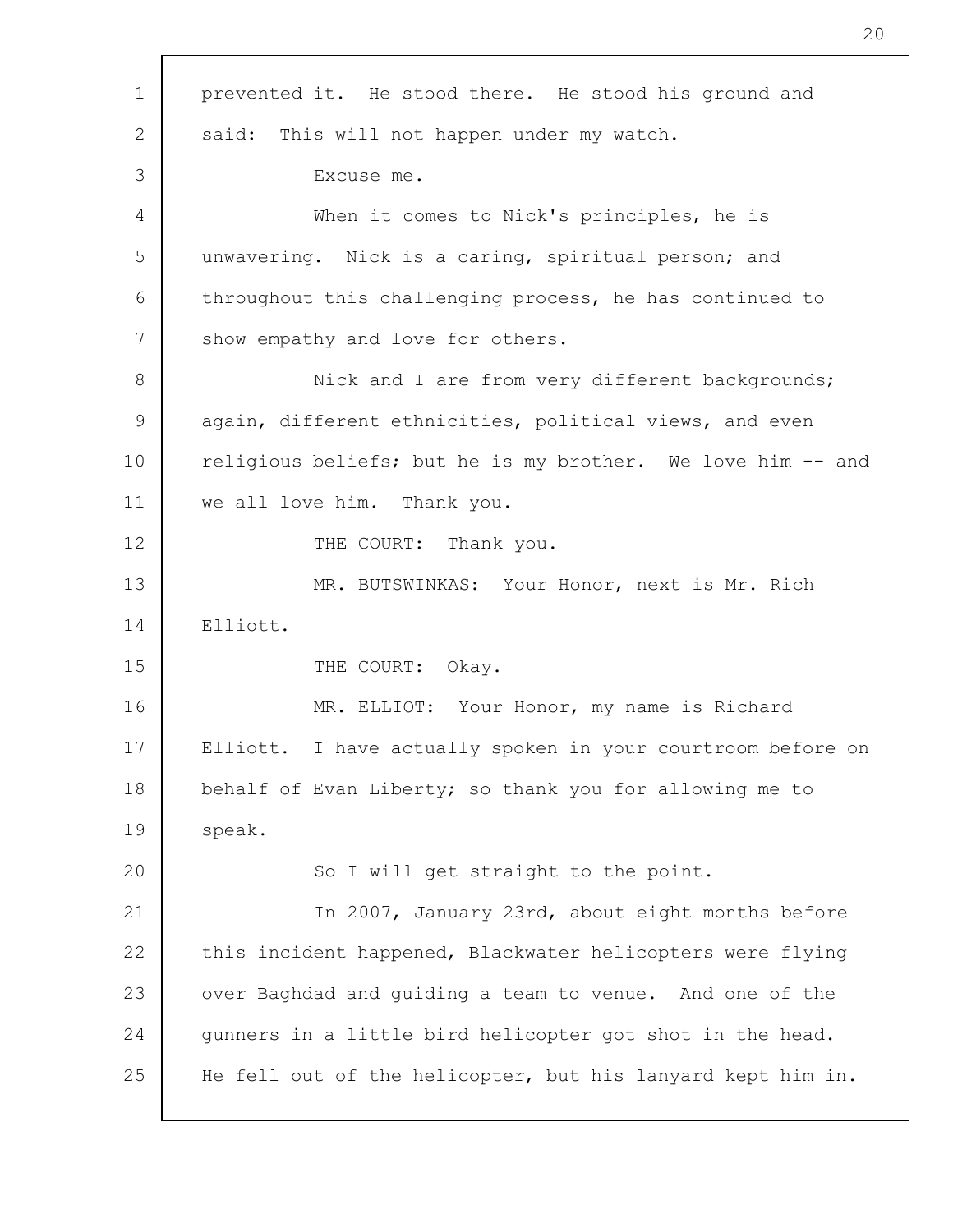1 2 3 4 5 6 7 8 9 10 11 12 13 14 15 16 17 18 19 20 21 22 23 24 25 That helicopter went back to the cache, back at the green zone, to drop him. In the meantime, it left that other helicopter out there all by itself, and that one got shot down. The four guys inside -- we had no clue what happened to them. The Blue Force Tracker that should tell us where they are was turned over or the batteries were dead, or something. So, basically, a helicopter of ours, a State Department helicopter, was crashed in the middle of the city with four men inside, and Raven 23 was taxed with going out and finding it. We were stationed at administrative interior waiting in the city for something bad to happen because just about every day something bad happened. Nick and I, and the rest of the team, we mounted up, started driving around the city. It's packed: Traffic, people, markets -- all kinds of stuff, like normal. We get on this one street. We had been there like a million times. And it's so crazy, I noticed that, all of a sudden, there's no people -- there's no people on the sidewalks, there's no people on the street, no car traffic. There are just a few cars on the right-hand side of the road and that's it. So I like -- I am in the lead vehicle, I am the gunner facing rearward; and Nick is in the second vehicle facing front, he is in the back of me. As I leaned down to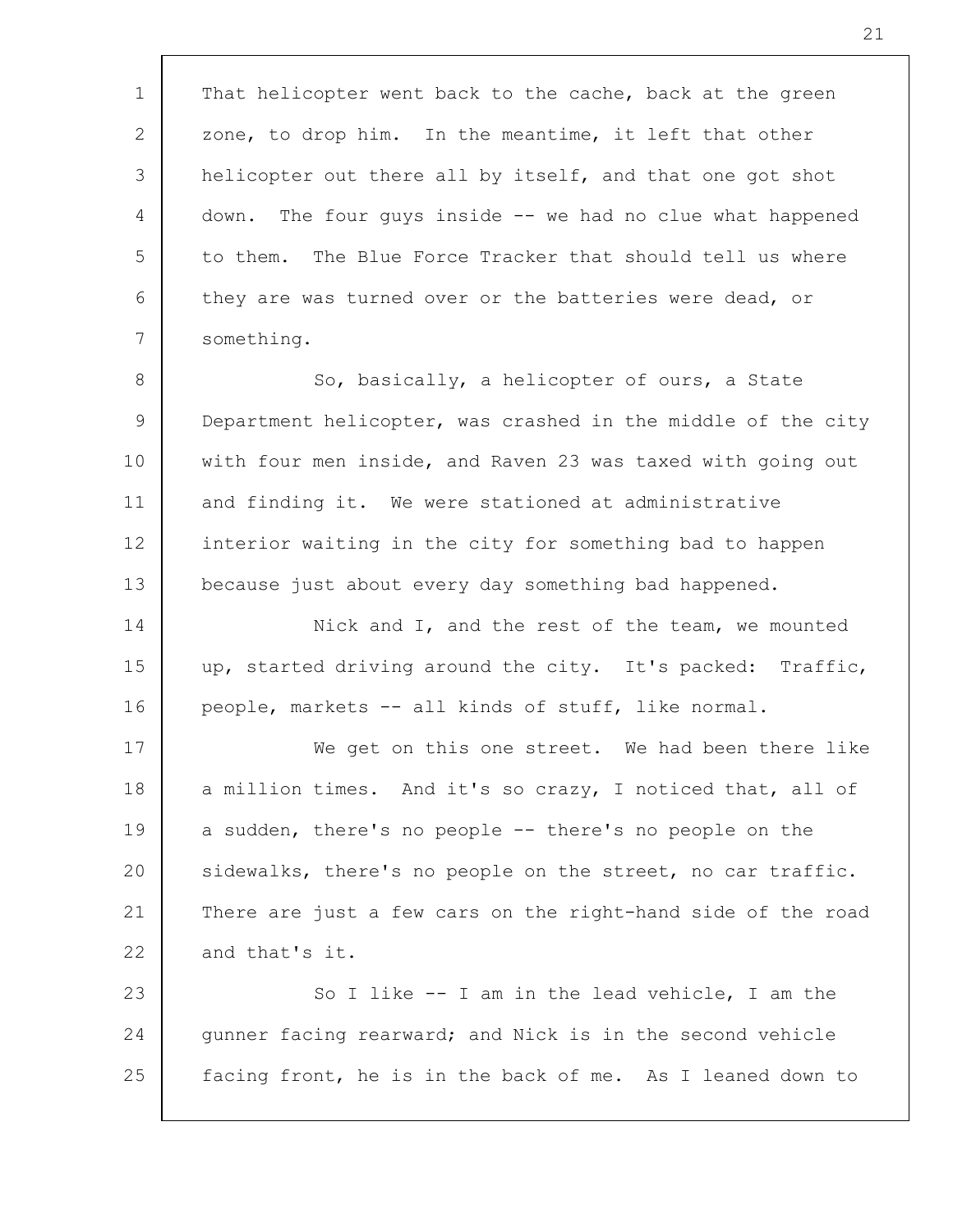1 2 3 4 5 6 7 yell inside to my driver: Jam, hurry up, pick up the speed, this can't be good, there is nobody around -- I picked my head up and, all of a sudden, I hear gunfire. But it's not like when you are being shot at from a long distance and hear the snap going past when you can kind of take cover. It was like when you are at the gun range, like it's going off right next to you.

8 9 10 11 12 13 So, like, I knew I was being engaged, but I couldn't see where and I didn't know where because the buildings are tall; it vibrates the sound just like in here. As I was picking my head up in like these split seconds, the tires underneath me were shot, and these big vehicles just like rocked the vehicle when the tire went out.

14 15 16 17 18 19 20 21 I see Nick picking up his gun and he's aiming in like this direction (indicating), which is behind me where, like, his sector is. He's looking forward, and I'm looking back. So as I was able to turn, and he engaged, the rounds started to climb up the truck. And, finally, because we were still moving forward, the threat was basically right next to me, so I was able to engage. We were able to get out of there. But they didn't end there.

22 23 24 25 We were engaged in firefights for four, five hours that day trying to find these guys who were shot down. Eventually, after multiple engagements -- after six years in the Marine Corps -- after five years in the Marine Corps,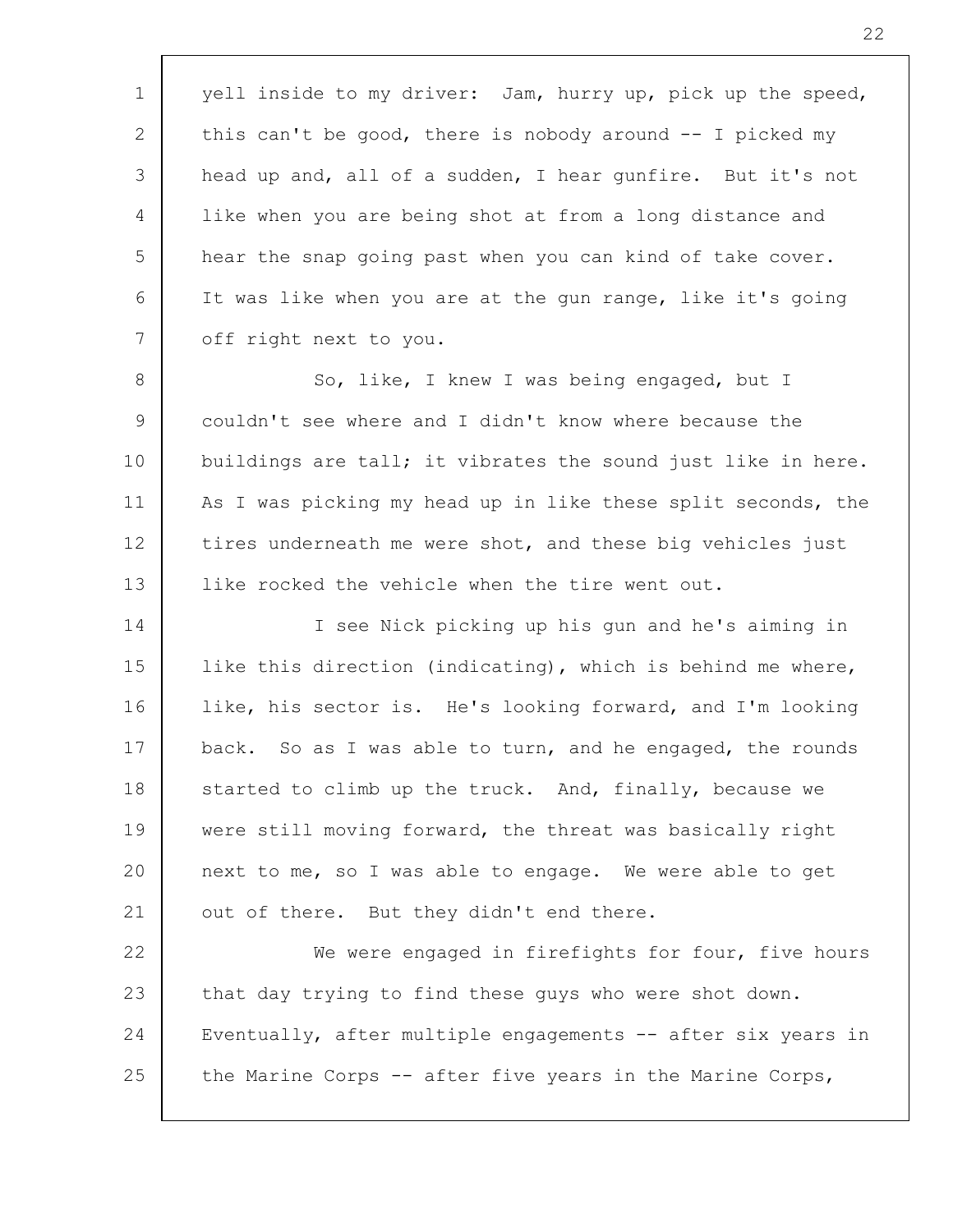| $\mathbf 1$  | five years working for Blackwater, Triple Can -- I have      |
|--------------|--------------------------------------------------------------|
| $\mathbf{2}$ | never been in a firefight that had the volume of fire like   |
| 3            | that; it was just intense. All we were trying to do was      |
| 4            | just take these dead guys that crashed in their helicopter   |
| 5            | and extract them, and we couldn't do it. It was just         |
| 6            | intense.                                                     |
| 7            | The Army came. Apache gunship came in. It wasn't             |
| 8            | until then that we were actually able to extract the bodies  |
| 9            | of our guys. And it wasn't like they just -- they didn't     |
| 10           | just die, like they got executed once the helicopter         |
| 11           | crashed.                                                     |
| 12           | I guess all of that to say: I would have never               |
| 13           | even experienced that -- I wouldn't have experienced the way |
| 14           | I'm experiencing life now. I just graduated college, GI      |
| 15           | Bill. I have got two kids at home. And Nick doesn't get to   |
| 16           | experience that. He literally saved my life. If it wasn't    |
| 17           | for his quick, decisive action, I wouldn't be standing here  |
| 18           | today. I am proud to be here for him. I am honored to be     |
| 19           | here to speak on his behalf because I know -- I spent a lot  |
| 20           | of time with him in Baghdad. And it was no -- it was no      |
| 21           | awesome place. And he -- it's hard for me to see him         |
| 22           | sitting on that side of the table.                           |
| 23           | The other thing that has been hard about this, if            |
| 24           | I can just take one more second, is that -- so my time in    |
| 25           | the Marine Corps, I spent just seven months in Iraq in       |
|              |                                                              |

 $\lceil$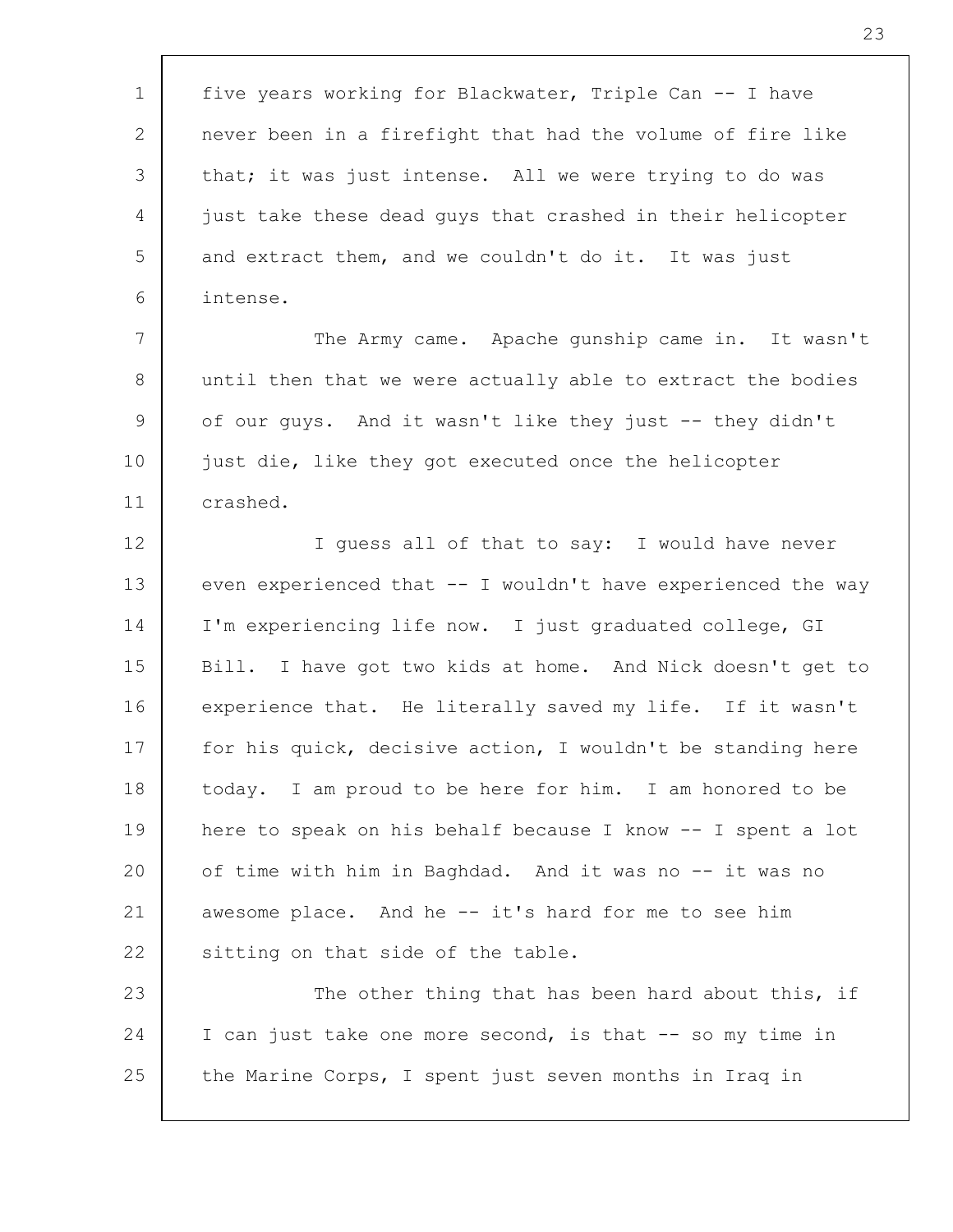| Al Anbar Province. It's crazy hard for me to sit here as I   |
|--------------------------------------------------------------|
| watched some of this trial is that my squad leader sits on   |
| this side of the room; one of the FBI agents that testified  |
| here. So it, like, puts me in this crazy position that       |
| somebody that I know also saved my life on multiple          |
| occasions by decision-making is sitting on the opposite side |
| testifying against the guy who also saved my life. Like I    |
| am in such a weird position, but I am very honored to speak  |
| on his behalf. I think he's a man of honor, too.<br>Thank    |
| you.                                                         |
| THE COURT: Thank you very much.                              |
| MR. BUTSWINKAS: Your Honor, next is Mr. Ryan                 |
| Haynes.                                                      |
| MR. HAYNES: Good morning Your Honor.                         |
| THE COURT: Good morning.                                     |
| MR. HAYNES: My name is Ryan Haynes. I am a                   |
| former Marine, MP, kennel master. I worked for Blackwater    |
| as an explosive detector, dog handler, and as a K-9 trainer. |
| I eventually became one of two shift leaders for             |
| Blackwater K-9 in Iraq, and was responsible for assigning    |
| K-9 teams to clear venues as an advance to the Raven teams   |
| arriving on these venues. We are a much smaller team as an   |
| advance team. We typically are on our own while conducting   |
| explosive searches, wherever the diplomats want to head.     |
| Our lifeline and only real protection while                  |
|                                                              |

 $\Gamma$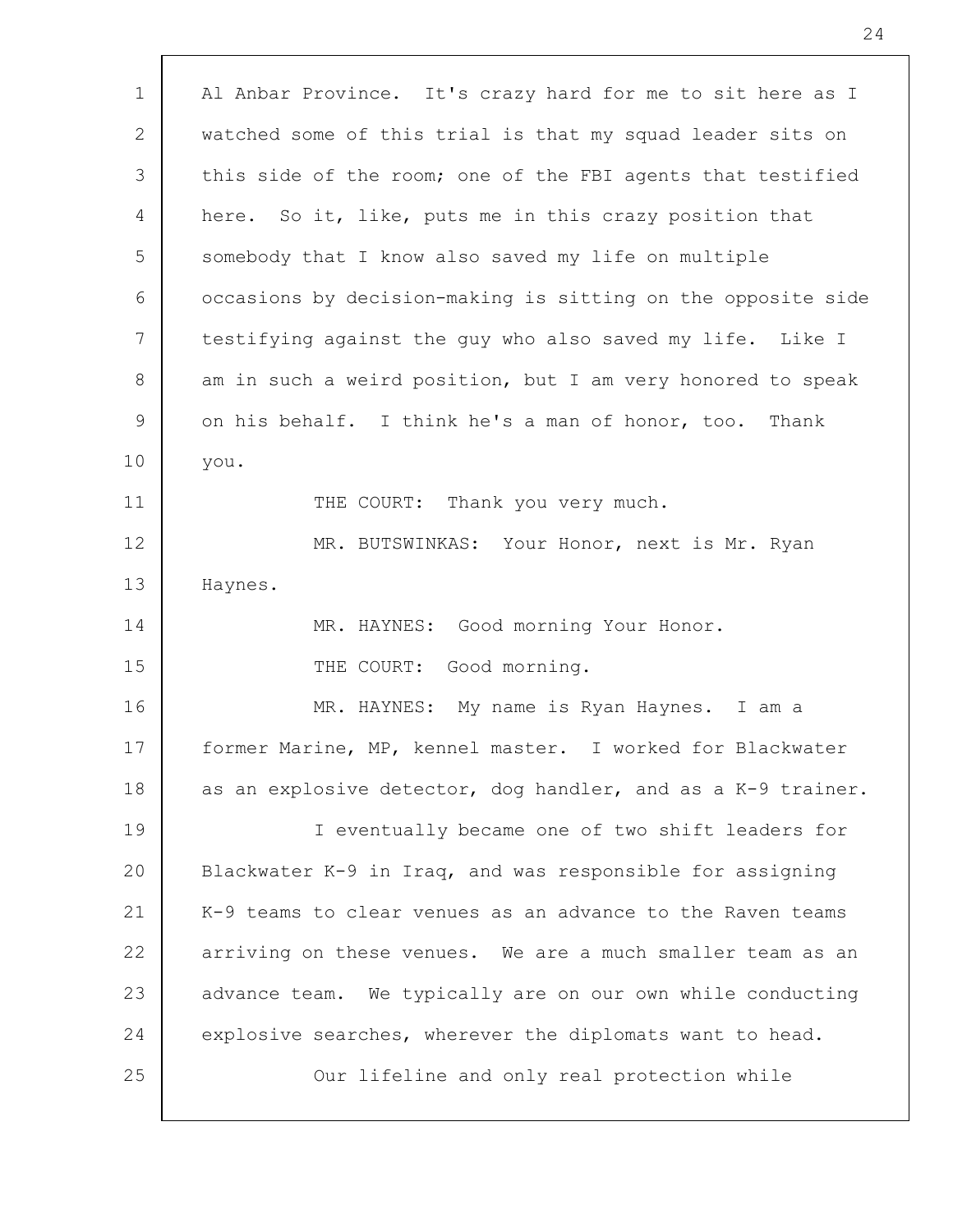1 2 3 4 5 6 7 8 9 10 11 12 13 14 15 16 17 18 19 20 21 22 23 24 25 conducting our sweeps is what a designated marksman does. Nick was a designated marksman. He would study our routes, find strategic area. Nick could provide us with the best overwatch capabilities. They were the only line of defense, and we would not be able to ensure the safety of these diplomats without them, period. We trusted them with our lives in a combat environment. In five years, they never failed me one time. Being a designated marksman requires an immensely stable, calculated, really trained mind; an incredible calm under pressure and ability to adapt to all fluid situations. That is who Nick is. That's exactly who Nick is. He is that guy, and he is amazing at it. I am a father of two beautiful baby girls who are four and six. The two little girls write Nick at least once a month. They innocently ask me why he's in jail. I haven't been able to come up with an honest answer. I now tell them politics is why Nick is incarcerated; four and six, politics. I don't know what else I can tell them to keep my integrity intact as a Marine. I will never lie to them, try to paint a picture of some false reality. If this same fact pattern was presented to any other body, we would not be here today; I wholeheartedly believe that. I have looked around the room today and I wonder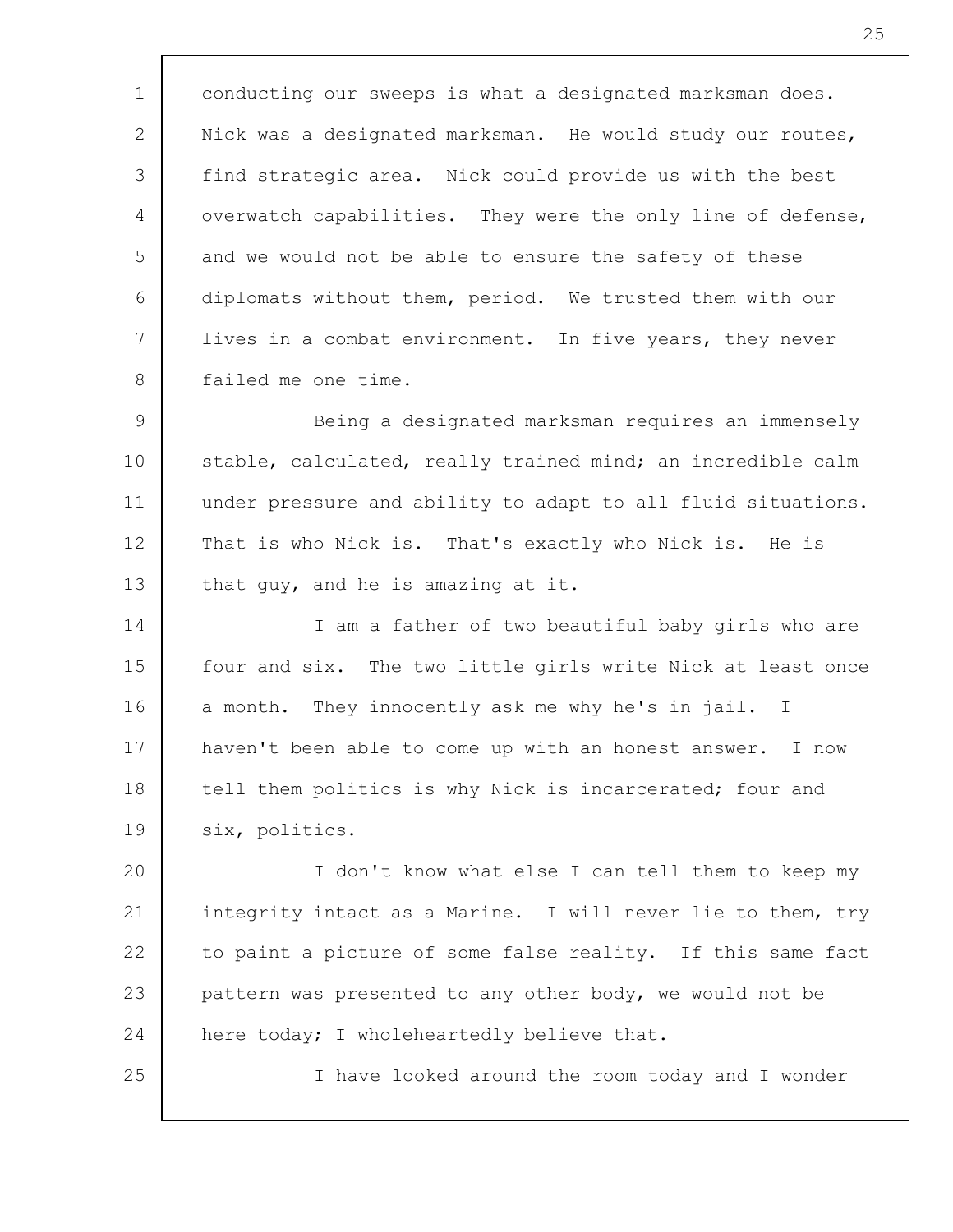| $\mathbf 1$ | how many people have been first responders in a combat       |
|-------------|--------------------------------------------------------------|
| 2           | environment. How many people have seen that beautiful        |
| 3           | protected gate open, and you are going into the fight, the   |
| 4           | unknown, knowing that you are the target; that is a very     |
| 5           | real feeling.                                                |
| 6           | Fast forward today, civilians, they have got to              |
| 7           | dissect this for 12 years, a split-second decision that      |
| 8           | highly trained men have to make in a very tough environment; |
| 9           | that is simply unfair. Even worse, an innocent man will be   |
| 10          | behind bars for life.                                        |
| 11          | I have given most of my adult life to serving this           |
| 12          | great nation in hopes of making it a better place to live    |
| 13          | for my kids and others. Guys like Nick give everything, and  |
| 14          | this is how he is treated.                                   |
| 15          | I went to visit Nick in prison in Florida; walking           |
| 16          | up, processing through the prison felt so wrong. Seeing him  |
| 17          | in a jumpsuit with real criminals was an atrocity. When      |
| 18          | friends or family found out I was visiting a federal         |
| 19          | penitentiary, they said: Who on earth would you visit        |
| 20          | there? The only response I had for them was an honorably     |
| 21          | discharged decorated combat veteran.                         |
| 22          | Thanks for your time this morning, sir.                      |
| 23          | MR. BUTSWINKAS: Your Honor, I think the Court has            |
| 24          | met Jessica Slatten.                                         |
| 25          | THE COURT:<br>Yes.                                           |
|             |                                                              |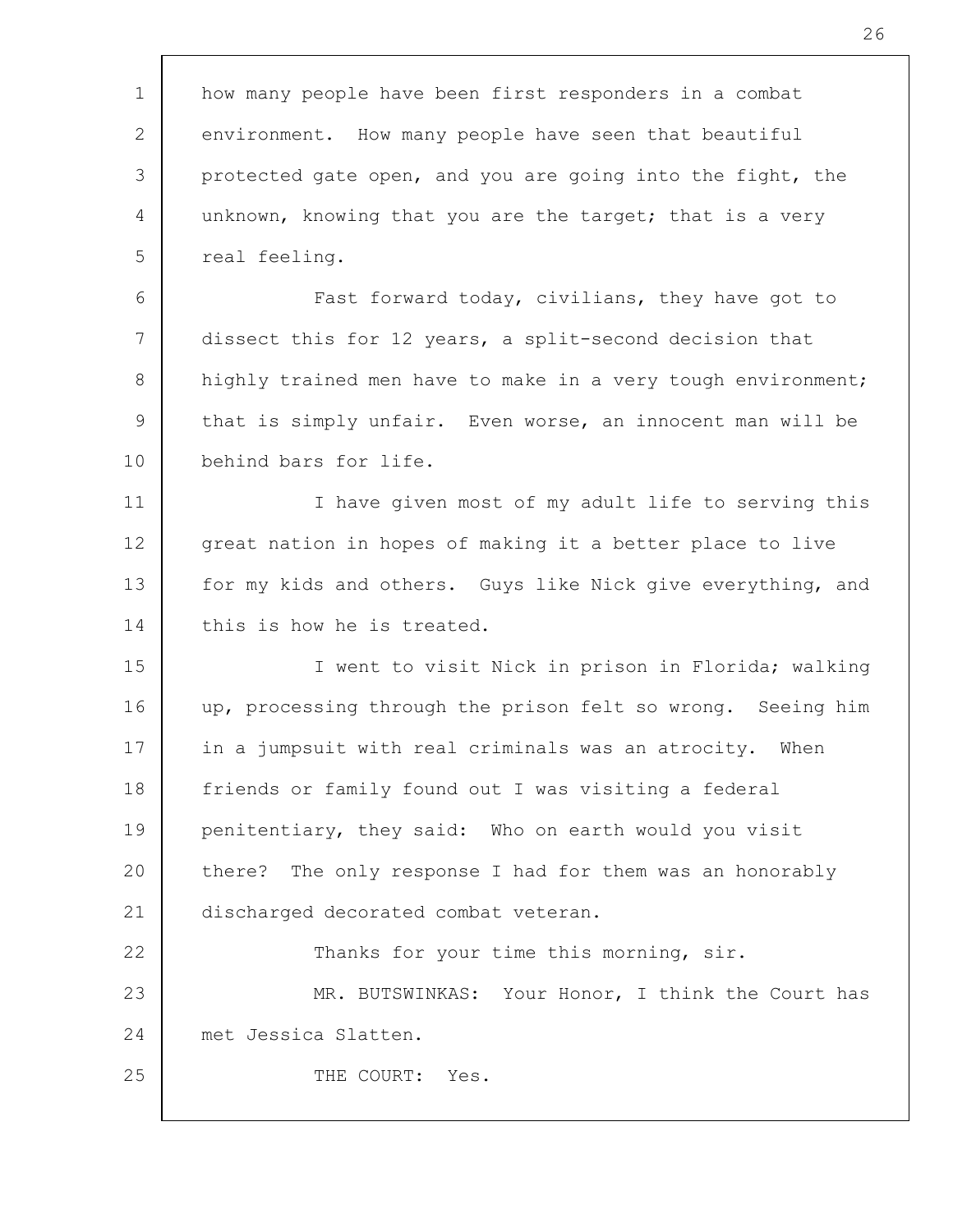| 1              | MS. J. SLATTEN: Good morning, Your Honor.                    |
|----------------|--------------------------------------------------------------|
| $\overline{2}$ | THE COURT: Good morning.                                     |
| 3              | MS. J. SLATTEN: I am Jessica Slatten.                        |
| 4              | Nick Slatten is my younger brother and only                  |
| 5              | sibling. Like many kids, Nick and I fought like cats and     |
| 6              | dogs as kids, only to become the best of friends as adults.  |
| 7              | Even though Nick is in his 30s, has been to                  |
| 8              | combat, and has experienced more danger and hardship because |
| 9              | of his service to our country than I can ever imagine, I     |
| 10             | will always think of him as my little brother; the           |
| 11             | quick-witted kid who loved impersonating Jim Carey's Ace     |
| 12             | Ventura Pet Detective; the justice-seeker who loved the      |
| 13             | Ninja Turtles, and who was the first to stand up for anybody |
| 14             | who needed it; the big-hearted kid who cared for the         |
| 15             | equivalent of a circus of pets -- all the expected ones,     |
| 16             | plus a bearded dragon named Ernest. There was never a dull   |
| 17             | moment.                                                      |
| 18             | And in the midst of all the hard work that goes              |
| 19             | along with growing up on a farm, there was always laughter   |
| 20             | at the family table, and the expectation of greatness where  |
| 21             | Nick was concerned.                                          |
| 22             | By enlisting to fight for our country and serving            |
| 23             | it in a time of war, Nick became not just a hero in our      |
| 24             | small town, but one of the best among us.                    |
| 25             | It is for good reason that Nick is loved and                 |
|                |                                                              |

Г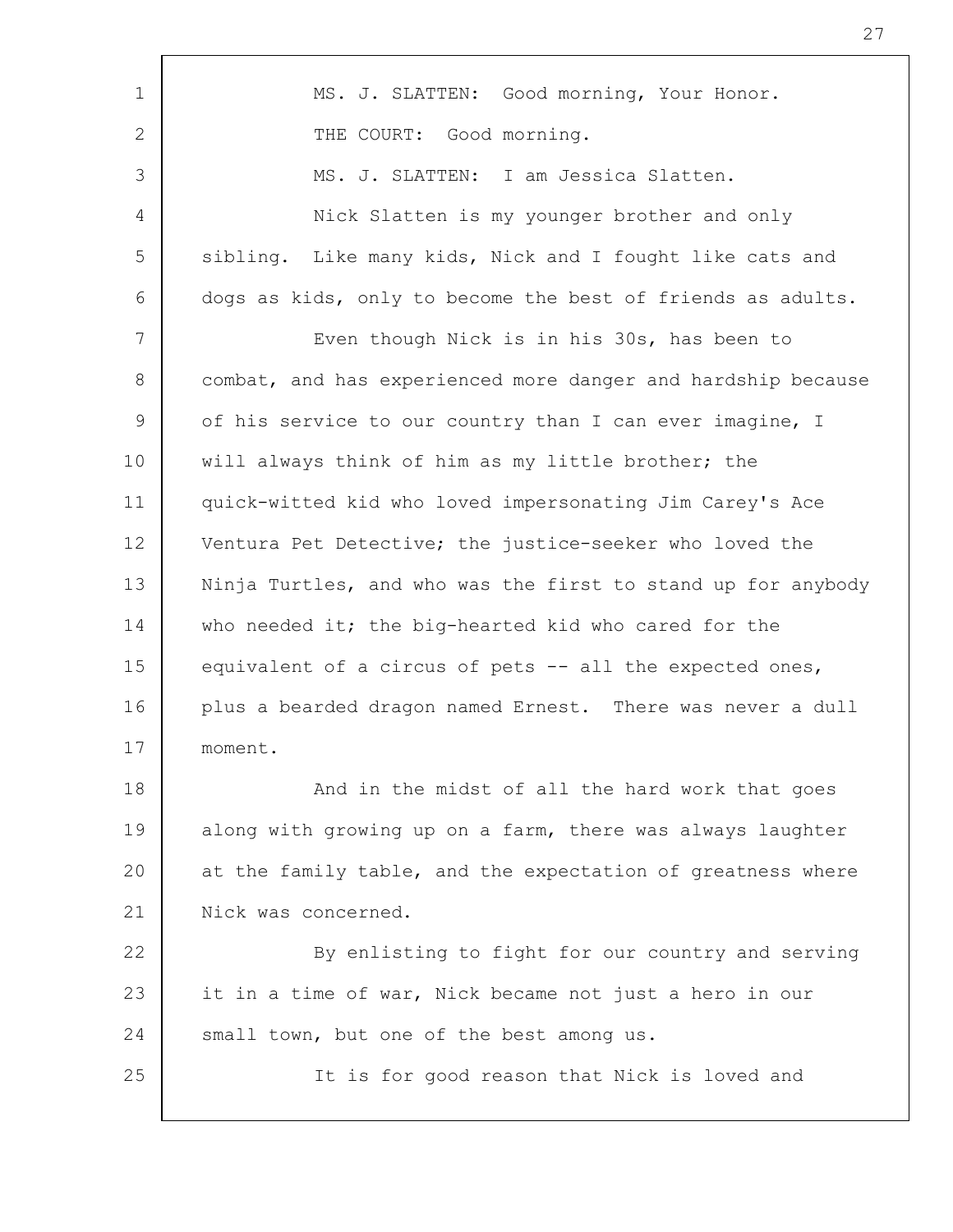1 2 3 4 5 6 7 respected by so many who truly know him. People who know that Nick is not the caricature of a racist, soulless mercenary painted by the Government in these proceedings. The court has heard from many of those people here today and has read even more of their letters, including from fellow soldiers and teammates who know Nick as a great leader and consummate professional.

8 9 10 11 12 13 14 15 As a sister to a little brother who spent his entire life serving our country, I have spent most of my career as an attorney serving two state Supreme Court justices. So my -- this setting is familiar to me, but the situation is far from it. As an attorney who knows that justice cannot exist divorced from the truth, it is doubly devastating to be here as Nick's sister and also being an attorney today.

16 17 18 19 20 21 The devastation is not an unfamiliar feeling for the Slatten family. It is devastation that has taken my brother Nick's place at the family table. Over the last 12 years, it is with devastation that we have watched Nick be vilified and tried and convicted and imprisoned for Paul Slough's shots.

22 23 24 25 Today it is not only with devastation, but with total disappointment that we watch an innocent man face the mandatory life sentence for shots that simply were not his. But as devastated and as disappointed as we are, we are also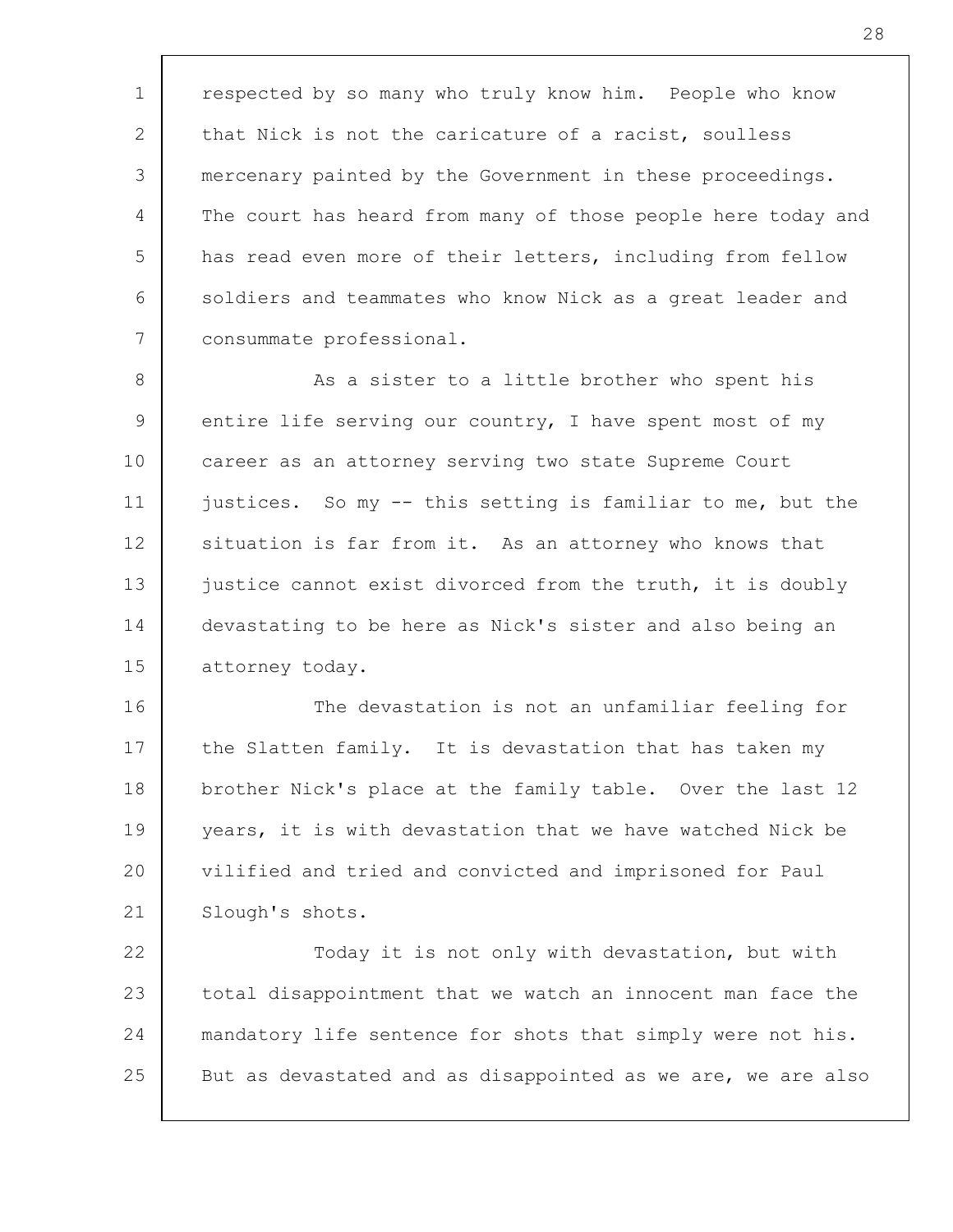| $\mathbf 1$ | not without hope -- not just for the future, but also for    |
|-------------|--------------------------------------------------------------|
| 2           | today.                                                       |
| 3           | My hope for the future lies in the fact that I see           |
| 4           | our appellate system work every single day. That is the      |
| 5           | only way I can even try to explain to family members who     |
| 6           | have lost all confidence in our justice system; that the     |
| 7           | battle is only beginning; that the D.C. Circuit will write   |
| 8           | the true history of Nick's case as one of wrongful           |
| 9           | conviction.                                                  |
| 10          | But my hope for the sentencing decision being                |
| 11          | handed down today lies in the undeniable differences of      |
| 12          | Nick's case. I know the Court is aware there has never been  |
| 13          | another case like Nick's in any other court ever. I also     |
| 14          | know the Court is aware that regardless of the merits of how |
| 15          | we got here, the only reason we are talking about a          |
| 16          | mandatory life sentence is because of what can be described, |
| 17          | at best, as Government incompetence which no court should    |
| 18          | ever reward.                                                 |
| 19          | I also know that the Court is aware that in just a           |
| 20          | few weeks others whom the Government always intended to      |
| 21          | accuse of more -- again, regardless of the merits, face much |
| 22          | less; none of them are going to die in prison.<br>The        |
| 23          | differences in proportionately that exist in Nick's case     |
| 24          | give me every hope that if true justice is for another day   |
| 25          | in another court, that mercy can still be for today in this  |
|             |                                                              |

 $\sqrt{ }$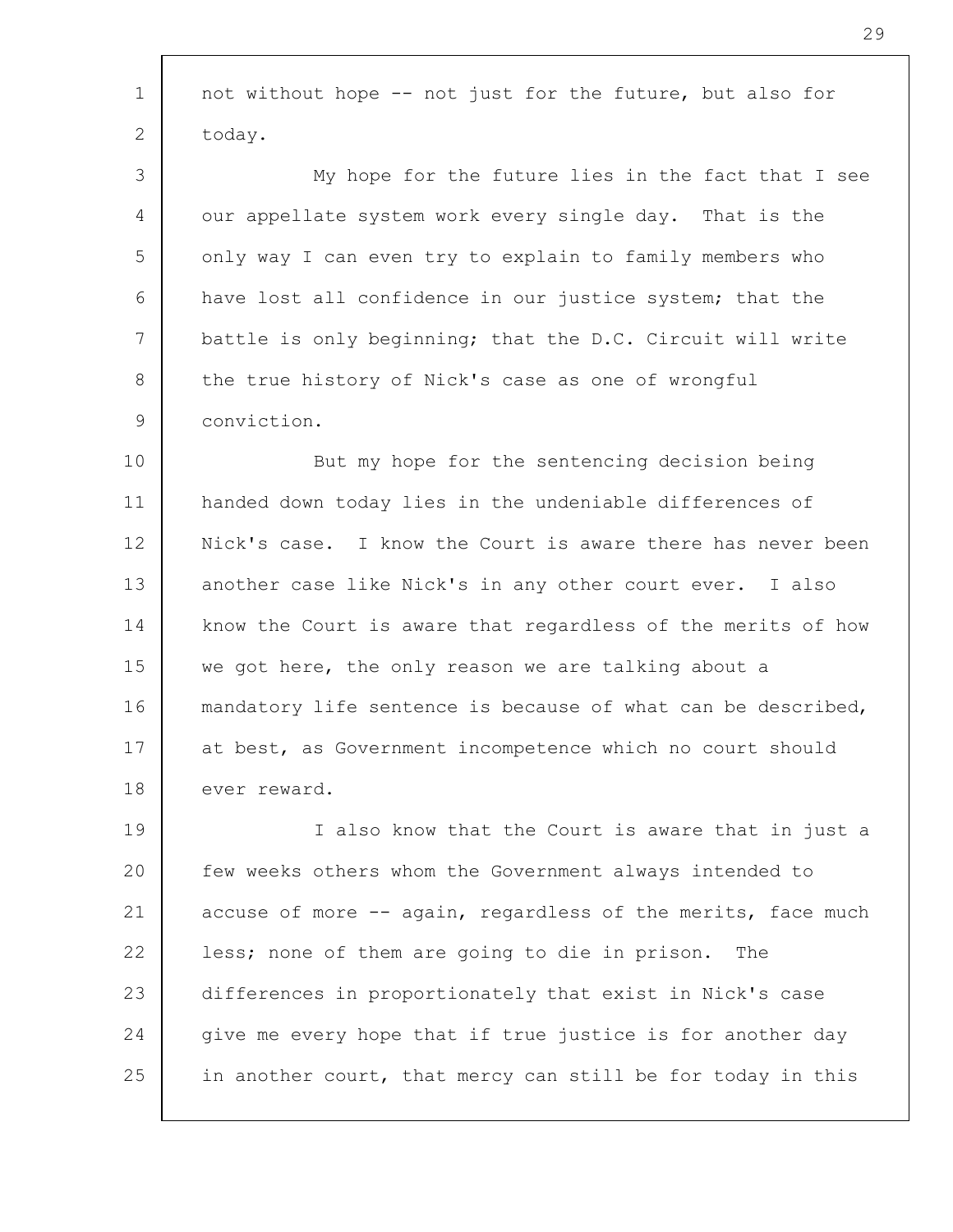| 1  | one. Thank you.                                             |
|----|-------------------------------------------------------------|
| 2  | MR. BUTSWINKAS: Your Honor, I would like to                 |
| 3  | reintroduce the Court to Nick's father, Darrell Slatten.    |
| 4  | MR. D. SLATTEN: Good morning, Judge.                        |
| 5  | THE COURT: Good morning.                                    |
| 6  | MR. D. SLATTEN: I am Darrell Slatten.                       |
| 7  | And if I yell, I apologize right now. Okay? I               |
| 8  | don't hear the best, so I quess my tone and volume is going |
| 9  | to be high. If you just give me a thumbs up if I'm too      |
| 10 | high, I will tone it down. Okay?                            |
| 11 | THE COURT: You are fine.                                    |
| 12 | MR. D. SLATTEN: Okay. Thank you, sir.                       |
| 13 | When I look at my son Nick, I see someone that              |
| 14 | this Court, these prosecutors, and the jurors that are not  |
| 15 | here fail to see; I see an innocent man. I see a patriot.   |
| 16 | I see a soldier, and a protector of our great America.      |
| 17 | I see a man unlike many in here, including this             |
| 18 | Court and the jury that are not here today, that have never |
| 19 | been down a range, have never been in combat, ain't got a   |
| 20 | clue. It's tough. It's tough to watch our system at work.   |
| 21 | I see a man who went to war for our country. I              |
| 22 | see a man that served two combat tours in Iraq serving in   |
| 23 | one of America's most elite divisions, the 82nd Airborne. I |
| 24 | see a man that watched many of his brothers be wounded and  |
| 25 | die at the hands of Iraqi insurgents, most of whom didn't   |
|    |                                                             |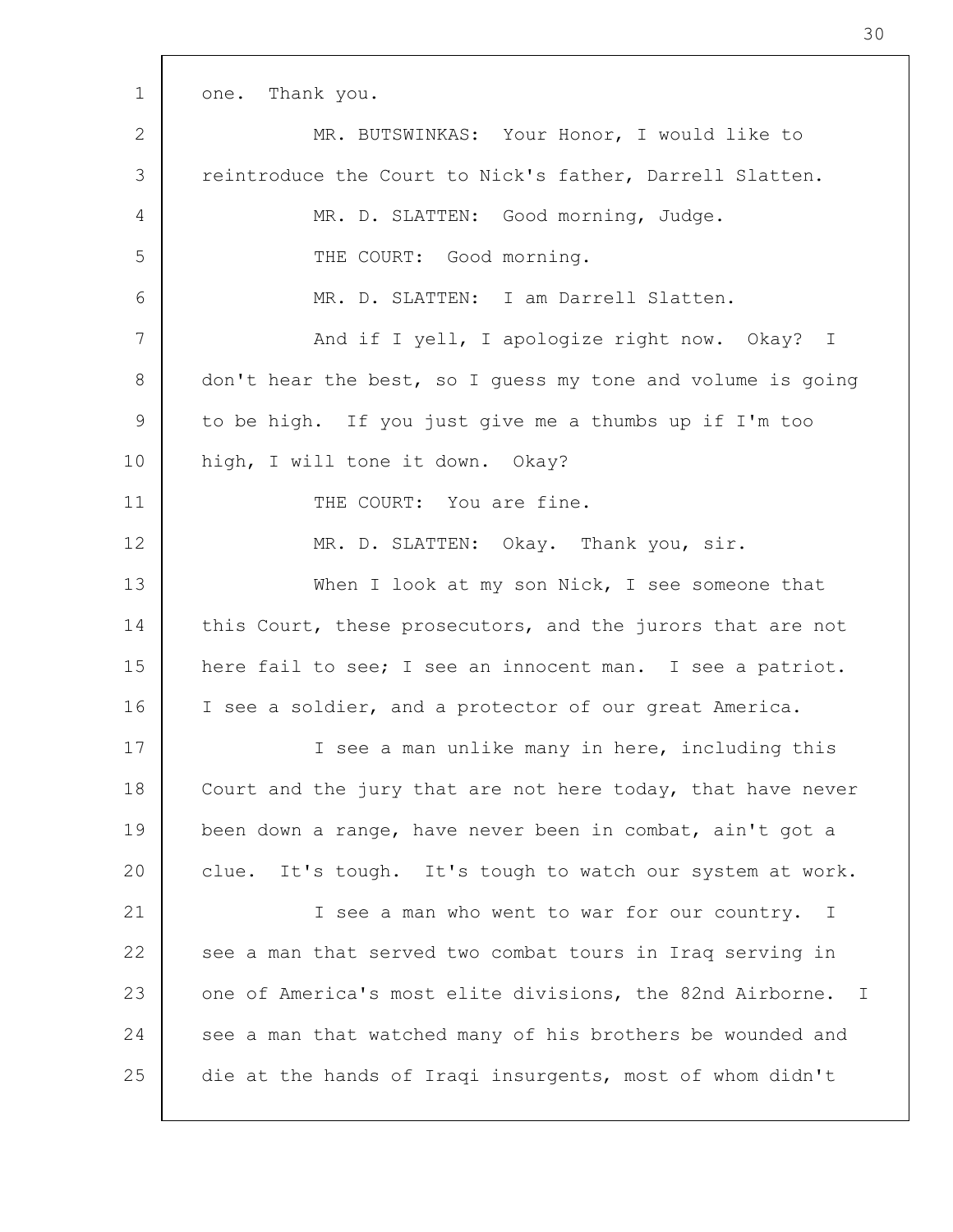| $\mathbf 1$   | even wear a uniform. One minute they were your friend, the   |
|---------------|--------------------------------------------------------------|
| 2             | next minute they shot you in the back.                       |
| 3             | Yeah, I watched our court system use Nick's                  |
| 4             | honorable service against him time after time.               |
| 5             | Nick, please accept my apologies for what your               |
| 6             | country has done to you. The country and people that you     |
| 7             | were willing to die for. I know you're innocent, this Court  |
| 8             | knows you are innocent; and the jury would know you were     |
| $\mathcal{G}$ | innocent if they had been allowed to hear and see all of the |
| 10            | evidence.                                                    |
| 11            | Rest assured, my son. Rest assured, we will fight            |
| 12            | until hell freezes over to correct this total failure and    |
| 13            | travesty of justice.                                         |
| 14            | Nick, thanks for your service; and I love you.               |
| 15            | Thank you, Judge.                                            |
| 16            | MR. BUTSWINKAS: I believe, Your Honor, you have              |
| 17            | met Ms. Reba Slatten, Nick's mom. She will be next up.       |
| 18            | THE COURT: Good afternoon.                                   |
| 19            | MRS. R. SLATTEN: Judge Lamberth, thank you for               |
| 20            | allowing me to have some time to talk today. My voice isn't  |
| 21            | strong.                                                      |
| 22            | My name is Reba Slatten. I am blessed and very               |
| 23            | proud to say that I am the mother of Nicholas Abram Slatten. |
| 24            | On a cold, snowy day in December of 1983, I                  |
| 25            | brought home this precious infant to our home in a small     |
|               |                                                              |

Г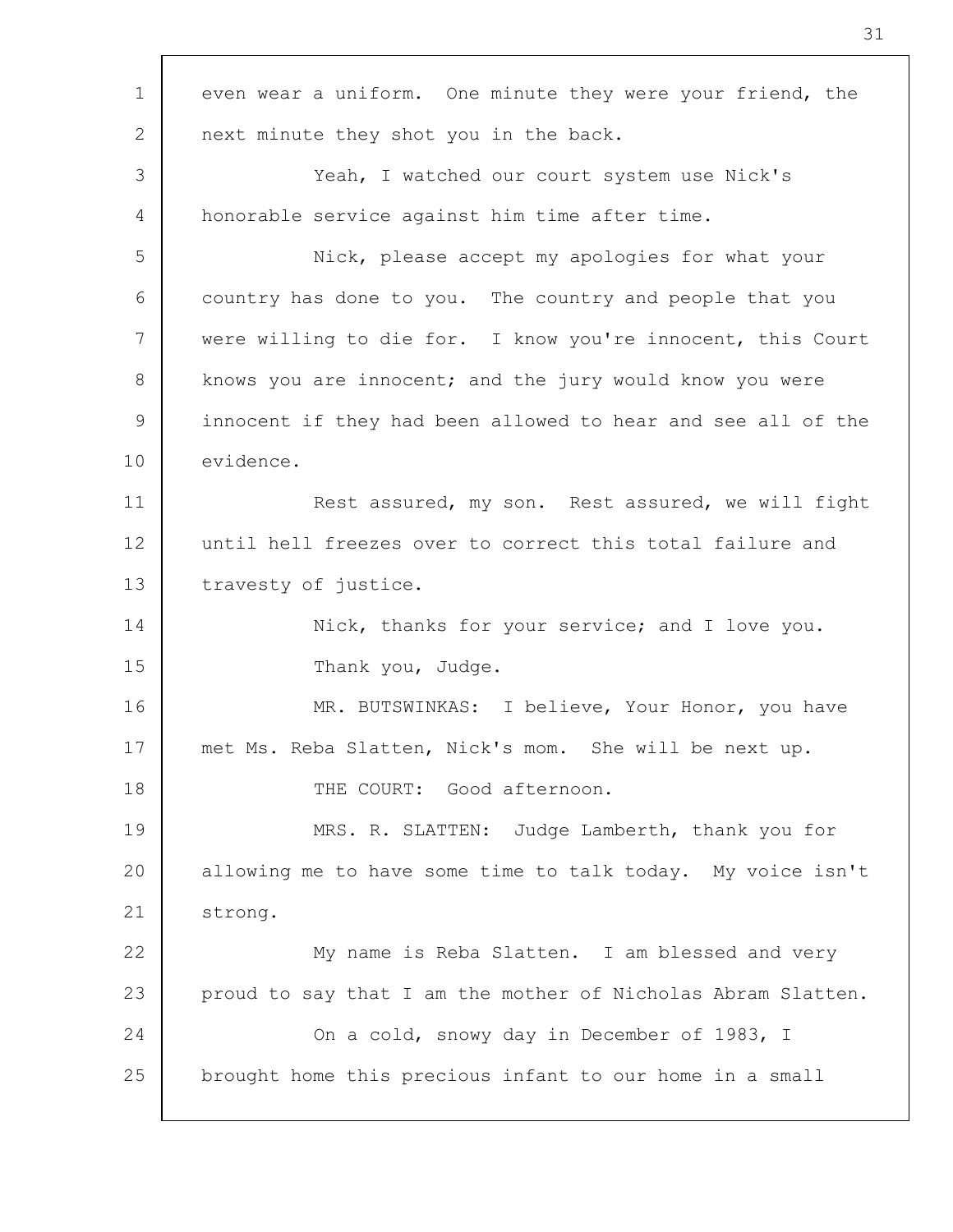| $\mathbf 1$    | country town in Tennessee. Awaiting the arrival of the very |
|----------------|-------------------------------------------------------------|
| 2              | first and only grandson for the Slattens was the            |
| 3              | grandparents. Granny Betty was in here a lot.               |
| 4              | And the other person so anxiously awaiting was our          |
| 5              | precious baby girl Jessica. And she said: The day has       |
| 6              | finally come that I get to hold my baby brother. Years go   |
| 7              | by. Time goes on, sir, and it's creeping by very slow for   |
| 8              | my son. Nicholas, an innocent man that is sitting in a      |
| $\overline{9}$ | prison for a crime he did not and he could not have         |
| 10             | committed.                                                  |
| 11             | Without your intervention today, Judge, for a true          |
| 12             | justice, we're going to have to be headed back to the Court |
| 13             | of Appeals again.                                           |
| 14             | Oh, my gosh. Time is fleeting for Grammy Betty.             |
| 15             | She spent about half of her last year in this courtroom.    |
| 16             | She prayed so hard every day to just get to wrap her arms   |
| 17             | around him. She wanted to hug her only grandson and to      |
| 18             | bring him home where he belongs. She turned 81 this summer. |
| 19             | And she would be here today if her health would allow it.   |
| 20             | Nick's dad and I were told a long, long time ago:           |
| 21             | You might not live to see your own son's freedom restored;  |
| 22             | but we know it's going to happen. We have got some          |
| 23             | fantastic attorneys that have promised they're not ever     |
| 24             | going to stop fighting for Nicholas.                        |
| 25             | Nick was doing the job that the State Department            |
|                |                                                             |

 $\Gamma$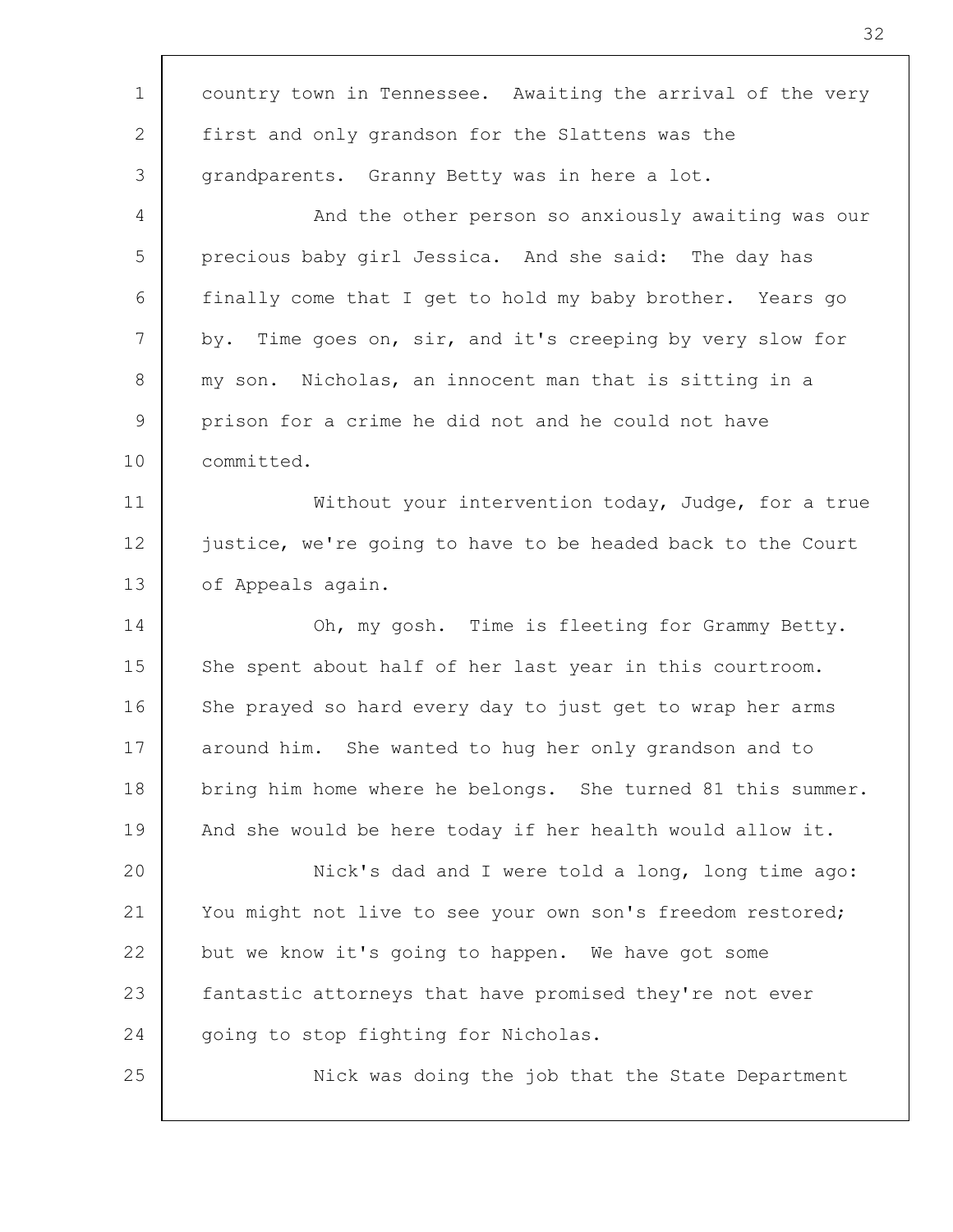| $\mathbf 1$     | hired him to do. Nick is innocent. Everyone knows he did   |
|-----------------|------------------------------------------------------------|
| 2               | not kill that driver of the white Kia.                     |
| 3               | May I please look at Nick and talk to Nick?                |
| 4               | THE COURT: I'm sorry?                                      |
| 5               | MS. R. SLATTEN: May I look at Nick and talk to             |
| 6               | Nick?                                                      |
| $7\overline{ }$ | THE COURT: Yes.                                            |
| 8               | MS. R. SLATTEN: Nicholas, I love you.                      |
| 9               | THE COURT: You need to do it in the microphone             |
| 10              | though.                                                    |
| 11              | MS. R. SLATTEN: Okay. Nick, I love you. And I'm            |
| 12              | grieved that your constitutional rights as an American     |
| 13              | citizen who served our great country so honorably in the   |
| 14              | 82nd Airborne has just been stripped away.                 |
| 15              | We're not ever going to stop praying and we're not         |
| 16              | ever going to stop fighting; and we're going to bring you  |
| 17              | home. That's where you belong, not in a prison.            |
| 18              | We're hoping, Your Honor, that, at the very least,         |
| 19              | you'll just recognize that this is all wrong. A mandatory  |
| 20              | life sentence for an innocent man is so wrong; Nick didn't |
| 21              | do this. Thank you for your time.                          |
| 22              | THE COURT: Okay.                                           |
| 23              | MS. R. SLATTEN: I love you, Nick.                          |
| 24              | MR. BUTSWINKAS: Your Honor, Mr. Slatten requests           |
| 25              | to be heard next.                                          |
|                 |                                                            |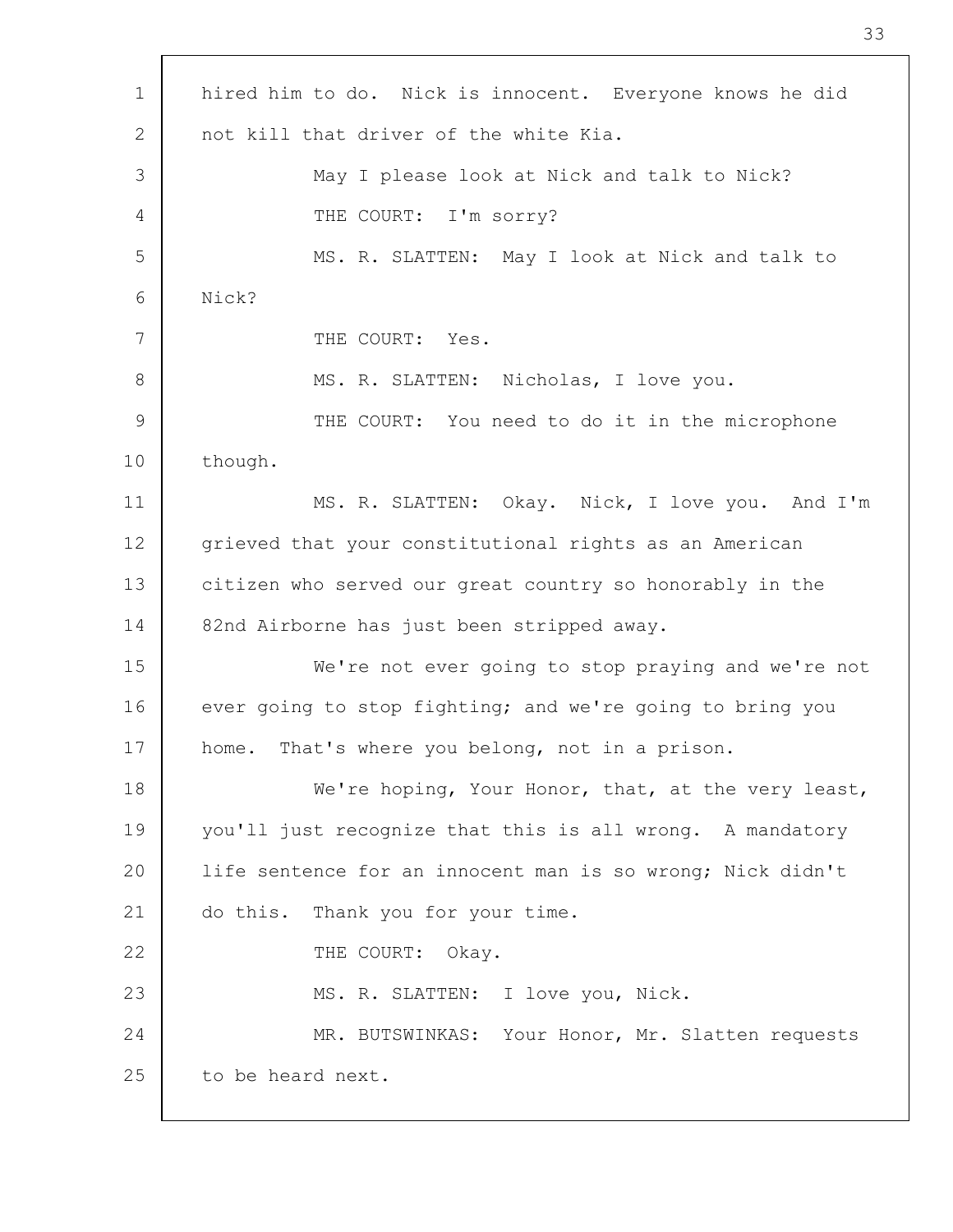1 2 3 4 5 6 7 8 9 10 11 12 13 14 15 16 17 18 19 20 21 22 23 24 25 THE COURT: Okay. THE DEFENDANT: The Court knows I am Nick Slatten, right? THE COURT: Good morning. THE DEFENDANT: God is good. If you put your faith in Jesus, anything is possible. I want to thank my friends and family for their support and prayers. Life, liberty, and the pursuit of happiness is what this unjust prosecution has taken from me since 2009. I am innocent. I did not shoot the driver of the white Kia. I never shot at his car. In this trial he was not the only victim, I am a victim. The father of the driver of the white Kia refused to testify against me saying that he knew I did not kill his son. The U.S. Government investigators told him someone else killed his son. He refused to lie on these prosecutors' behalf. My jury did not get to hear this. The truth was kept from my jury at every turn. I am a victim of these prosecutors who know I am innocent, yet, in fear of losing, they are willing to kill me for something I did not do. I passed the polygraph which proves I am innocent. All the eyewitnesses say I am innocent. The prosecutors offered me a manslaughter charge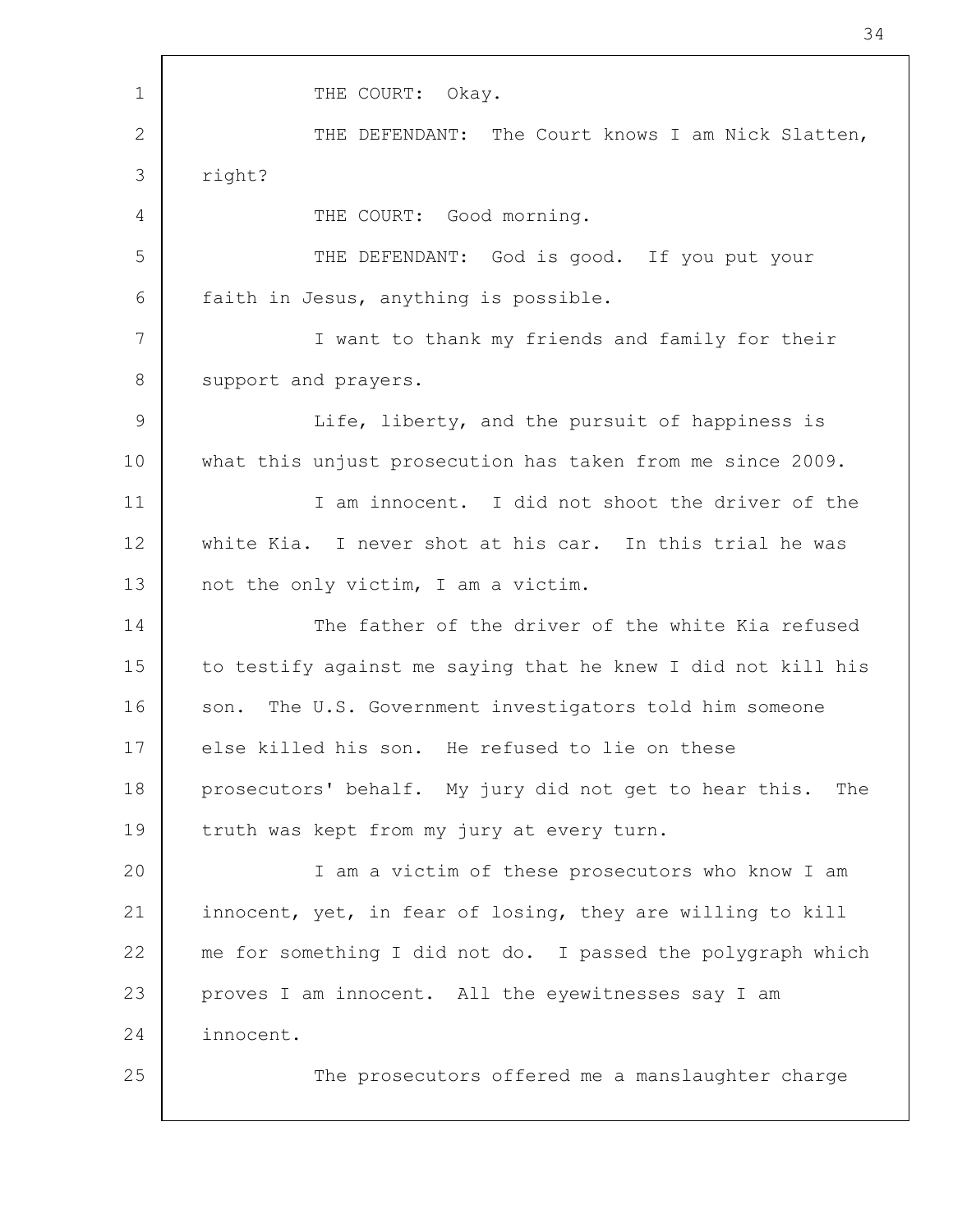1 2 3 4 5 6 7 8 9 10 11 12 13 14 15 16 17 18 19 20 21 22 23 24 25 which I refused because I am innocent. The prosecutors know I am innocent, yet they insist on killing me. This case is not just about me. I have learned that no American is safe when the justice department abuses its power; this is why we have judges in positions of power. The prosecutors' misconduct in my case cannot go unchecked. Judge, if you allow this, you are emboldening these prosecutors' disregard for the Constitution. I am calling on all veterans to speak out and protest. Our oath of enlistment has no expiration date. If they prosecuted me for something I did not do in a war zone, they can do it to you. And why do our fighting men and women have to choose between a casket and a prison cell? The Government admits there was evidence of incoming fire; this is a fact the Government likes to leave out, and the media will never report on. The Iraqi police was run by terrorists; and eyewitnesses saw these same terrorists shoot at us. These same terrorists were allowed to conduct an investigation that our government and news media adopted as the truth. I'm calling on all patriots to demand that the classified information that proves there were terrorists in Nisur Square during the fire fight be released to the public. This information was kept from my jury.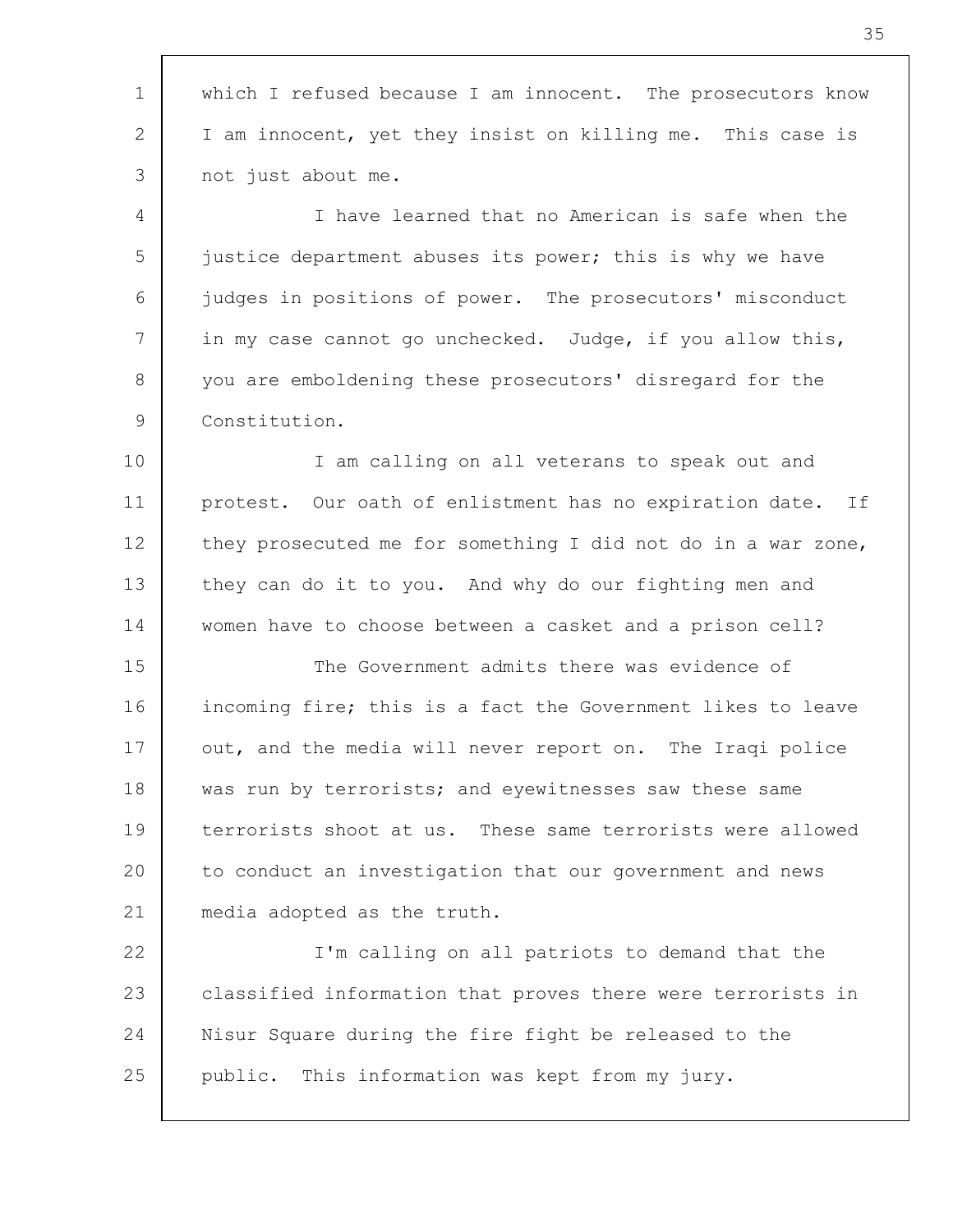| 1  | No 12-year-old classified information is worth               |
|----|--------------------------------------------------------------|
| 2  | keeping decorated veterans locked in prison. Everything      |
| 3  | that proves we were being shot at by terrorists was          |
| 4  | destroyed or kept from my jury.                              |
| 5  | Does the truth matter?                                       |
| 6  | The members of my jury have never been to combat,            |
| 7  | so there was no way for me to get a fair trial, especially   |
| 8  | when prosecutors and key witnesses were allowed to lie to my |
| 9  | jury. This is a miscarriage of justice that will not stand.  |
| 10 | Judge, you know I am innocent. I am asking you to            |
| 11 | throw out this case. If you don't, Judge, I forgive you for  |
| 12 | killing me for something I did not do.                       |
| 13 | May the Lord bless you, sir.                                 |
| 14 | MR. BUTSWINKAS: Judge, that concludes our                    |
| 15 | submission. Thank you.                                       |
| 16 | THE COURT: All right.                                        |
| 17 | The statements of the family members and friends             |
| 18 | of the defendant are powerful and important to the Court. I  |
| 19 | don't say that very often in this courtroom, obviously.      |
| 20 | At the same time, I have to reject the statements            |
| 21 | that the defendant himself makes that he is innocent.<br>The |
| 22 | Court's own view of the evidence is in accord with that of   |
| 23 | the jury. The Court's view of the evidence is the same as    |
| 24 | that of the jury; that, in fact, the defendant committed     |
| 25 | this offense; the defendant is quilty of this offense; the   |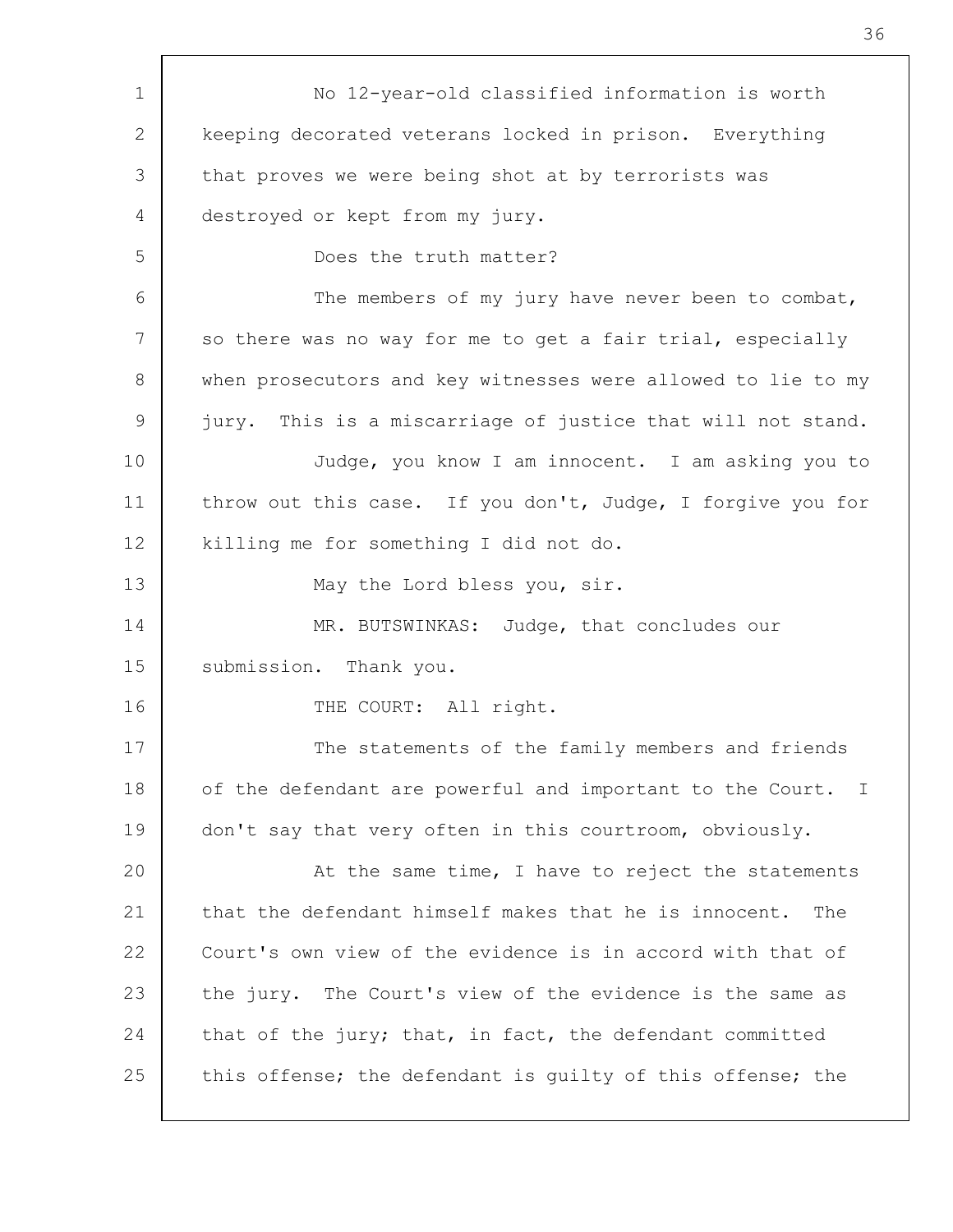1 2 3 4 5 6 7 8 9 10 defendant, in fact, committed this crime and fired this shot into the white Kia and shot the decedent, Ahmed Al Rubia'y between the eyes, and killed him before that car ever moved forward; that the statements of Mr. Slough that he did it were fictitious, and were in an effort to mislead authorities and were never true and did not constitute the truth of the matter and were an effort to mislead authorities at the time as to what was going on; and the Court is in full agreement that the defendant is in fact guilty of the offense.

11 12 13 14 15 16 17 18 19 20 The Court sees no basis for -- even if the Eighth Amendment claim was not waived, which the Court actually holds it was waived by the failure to raise it on the original appeal. Even if it was not waived, the Court does not believe that the Eighth Amendment claim is appropriate or possible to grant it on a first degree murder charge. It would not be an Eighth Amendment violation in a premeditated murder charge such as this, so it's rejected. So that the Court really has no discretion, in its view, as to the sentence in the case.

21 22 23 24 25 I understand that many of the witnesses who appeared before the Court this morning believe in the defendant's innocence; they did not see the entire trial. The defendant's father made a statement that the Court has no experience with combat. I served a year myself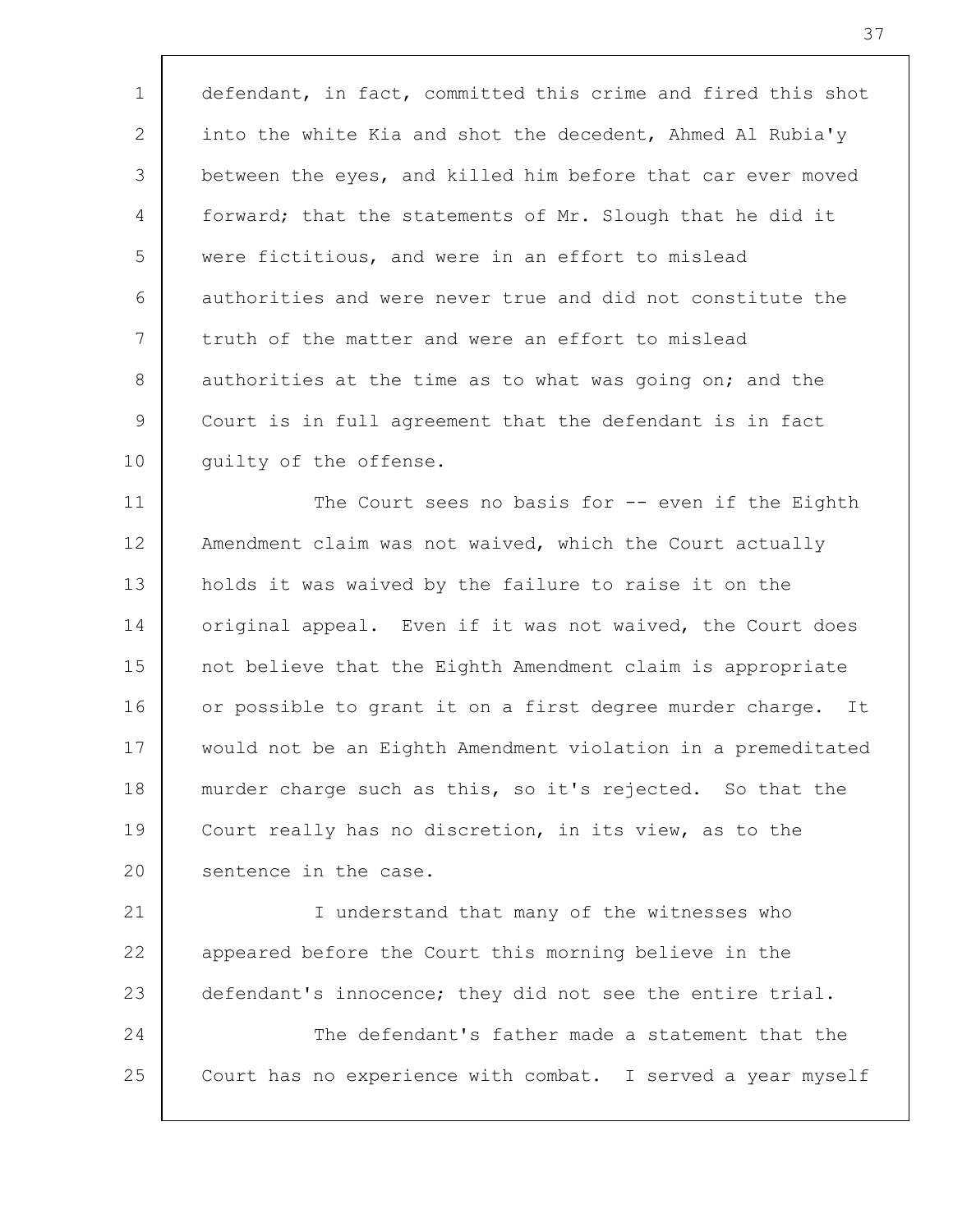1 2 3 4 5 6 7 8 9 10 11 12 13 14 15 16 17 18 19 20 21 22 23 24 25 in Vietnam; I do know the situation in combat. And I reject the idea that I don't know what I am doing; that I don't understand combat situations. I do. And I know that it's a different situation in combat. I did serve in the general corps, but I was in an area with the First Cavalry Division where there was active combat every day in my division where I served. And I was in many situations myself that were very dangerous. But I was in a situation where we depended upon each other to carry out our orders and to ensure that innocent people were not needlessly killed, and we followed the combat rules. And it was clear that in this situation, on this occasion, this was not a defensive operation. There was no necessity for Ahmed Al Rubia'y to be killed. The defendant killed him. And it was -- there was no incoming fire at the time that shot was fired. There was no basis for firing the shot. The jury got it exactly right, and this was murder. It meets any definition of murder. I agree that it's unfortunate that there is a disparity in the sentence of the other defendants. I agree that, were this an ideal world, manslaughter might have been a better outcome. The defendant had the opportunity for that and turned it down and went on to gamble and take all or nothing, so he gets what he gambled for. The defendant will come forward. I will impose the sentence at this time.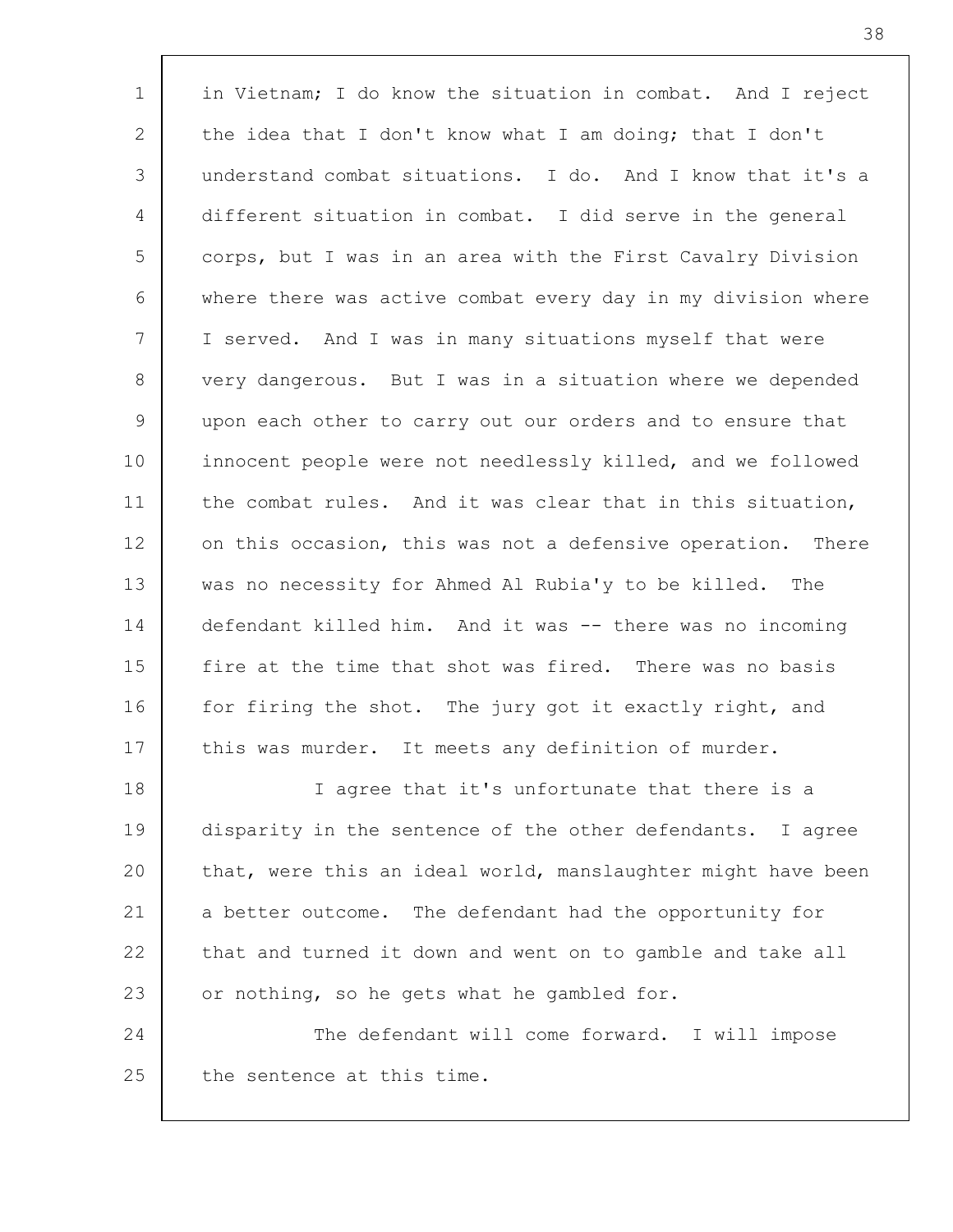1 2 3 4 5 6 Pursuant to the Sentencing Reform Act of 1984 in consideration of the provisions of 18 U.S.C. 3553, as well as the sentencing guidelines, it's the judgment of the Court that you, Nicholas Slatten, are hereby committed to the custody of the Bureau of Prisons for the term of life on Count I.

7 8 9 10 You are further sentenced to serve a three-year term of supervised release as to Count I. In addition, you are ordered to pay a special assessment of \$100 required to be imposed in accordance with 18 U.S.C. Section 3013.

11 12 13 14 15 16 17 18 19 20 21 22 While on supervision, you shall abide by the following mandatory conditions, as well as the standard conditions of supervision which are imposed to establish the basic expectations for your conduct while on supervision. Those conditions include: One, you must not commit another federal, state, or local crime; two, you must not unlawfully possess a controlled substance; three, you must refrain from any unlawful use of a controlled substance. You must submit to one drug test within 15 days of placement on supervision, at least two periodic drug tests thereafter, as determined by the Court; four, you must cooperate in the collection of DNA as directed by the probation office.

23 24 25 And you must comply with the following special conditions: One, you shall participate in a mental health treatment program which may include outpatient counseling or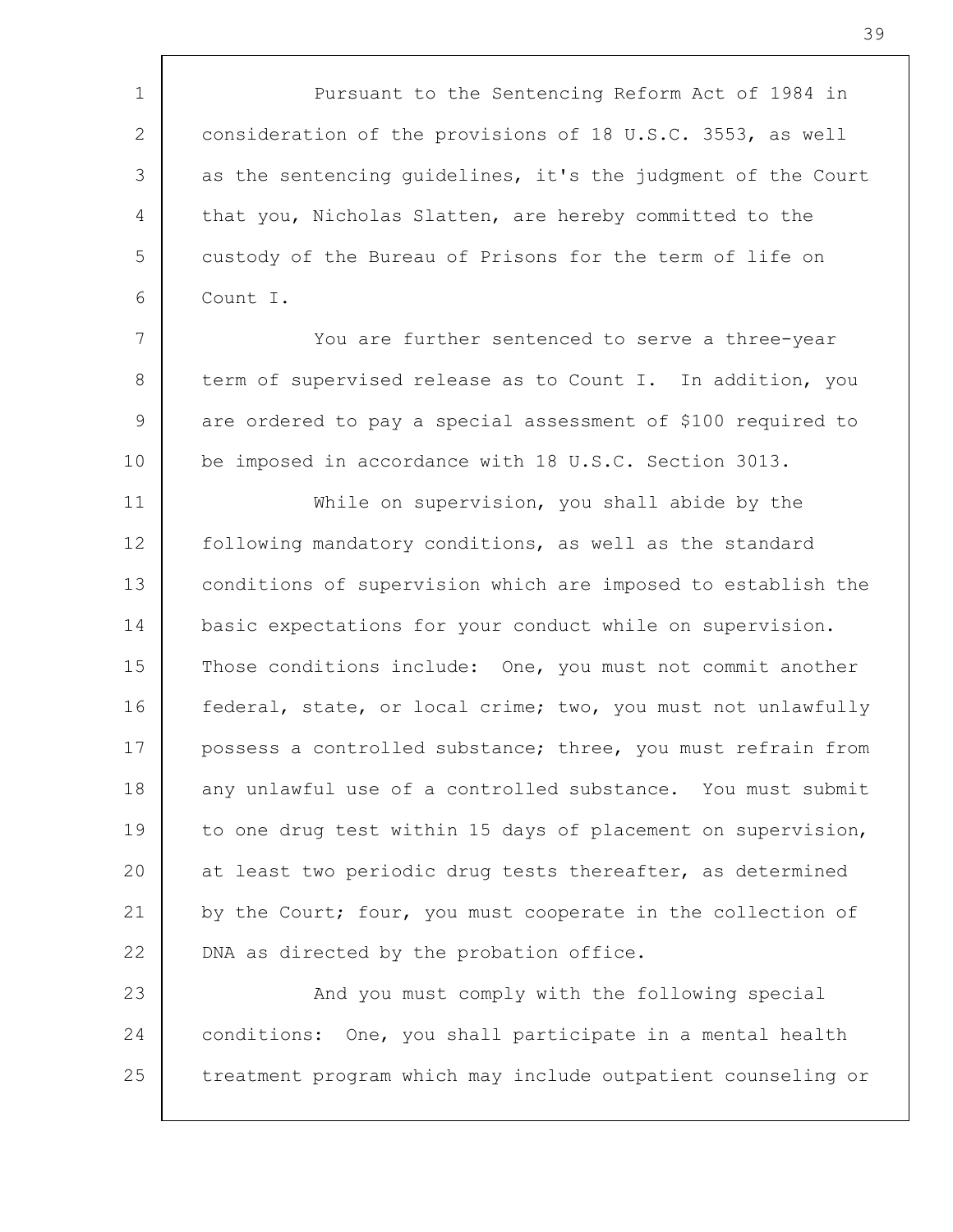| $\mathbf 1$ | residential placement, as provided and directed by the       |
|-------------|--------------------------------------------------------------|
| 2           | probation office. That's all.                                |
| 3           | The Court finds you do not have the ability to pay           |
| 4           | a fine and, therefore, waives the imposition of a fine in    |
| 5           | this case.                                                   |
| 6           | The probation office shall release the presentence           |
| 7           | investigation report to all appropriate agencies which       |
| 8           | includes the probation office in the approved district of    |
| 9           | residence in order to execute the sentence of the Court;     |
| 10          | treatment agencies shall return the presentence report to    |
| 11          | the probation office upon the defendant's completion or      |
| 12          | termination from treatment.                                  |
| 13          | Pursuant to 18 U.S.C. 3742, you have a right to              |
| 14          | appeal the verdict and the sentence. If you choose to        |
| 15          | appeal, you must file any appeal within 14 days after the    |
| 16          | Court enters judgment. If you are unable to afford the cost  |
| 17          | of an appeal, you may request permission from the Court to   |
| 18          | file an appeal without cost to you.                          |
| 19          | As defined in 28 U.S.C. Section 2255, you have a             |
| 20          | right to challenge the conviction entered or sentence        |
| 21          | imposed if new or currently unavailable information becomes  |
| 22          | available to you or on a claim that you received ineffective |
| 23          | assistance of counsel in entering your plea of guilty to the |
| 24          | offense or conviction in connection with sentencing. If you  |
| 25          | are unable to afford the cost of appeal, you may request     |
|             |                                                              |

Г